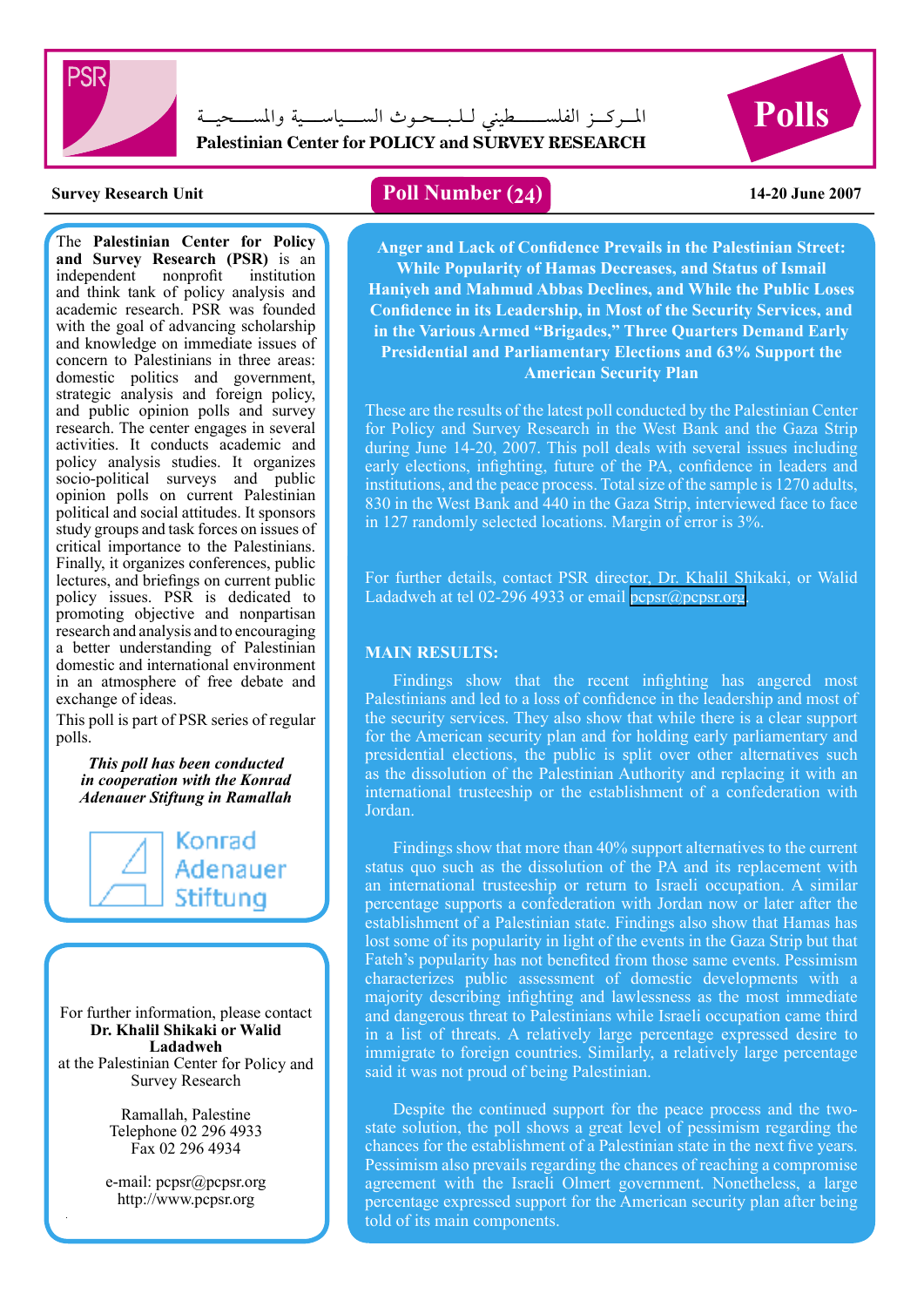# **(1) Early Elections and Domestic Balance of Power**

- **Overwhelming majority (75%) supports holding early parliamentary and presidential elections and 22% oppose it.**
- **56% support the declaration of the emergency situation and the formation of an emergency government and 38% oppose that. Support for the declaration and the emergency government increases to 59% in the West Bank and decreases to 49% in the Gaza Strip.**
- **If new parliamentary elections are held today, Fateh would receive 43% of the popular vote and Hamas would receive 33%.**
- **If new presidential elections are held today, Mahmud Abbas would receive 49% and Ismail Haniyeh would receive 42%. If the competition is between Marwan Barghouti and Ismail Haniyeh, the former would receive 59% and the latter would receive 35%.**

Findings show that three quarters of the Palestinians in the West Bank and the Gaza Strip support the holding of early parliamentary and presidential elections while 22% oppose it. The high level of support indicates public conviction that the split caused by the Gaza events might deepen with time leading to a permanent separation between the two geographically separated entities of the West Bank and the Gaza Strip. Support for early elections might reflect public desire not only to reject violence as the means to solve domestic problems but also to reunify the Palestinian Authority in the West Bank and the Gaza Strip.

Attitudes of Gazans do not differ from those of West Bankers regarding early elections. In fact, support for early elections is slightly higher in the Gaza Strip (77%) compared to the West Bank (73%). Support for early elections increases among illiterates (83%) and those with elementary education (79%) compared to those with BA degree (72%), among those who define themselves as supporters of the peace process (82%) compared to those who define themselves as opposed to the peace process (47%), and among supporters of Fateh (91%) compared to supporters of Hamas (60%).

Findings show that a majority of 56% support the declaration of emergency and the formation of an emergency government while 38% oppose it. The relatively low level of support for the emergency declaration compared to the support for early elections indicates that a significant part of the public is concerned about the consequences of the formation of an emergency government on the infighting and the split between Gaza and the West Bank. Concern about the emergency situation increases in the Gaza Strip where only 49% support it compared to 59% in the West Bank. Support for the declaration of emergency and for the emergency government increases also among those who define themselves as supporters of the peace process (62%) compared to those who define themselves as opposed to the peace process (30%), and among supporters of Fateh (83%) compared to supporters of Hamas (30%).

If new elections are held today, support for Fateh would remain as it was three months ago (43%) while Hamas's popularity drops to 33%. Hamas's popularity stood at 37% in our last survey in March 2007. Hamas's popularity drops particularly in the West Bank (27%) compared to its popularity three months ago when it stood at 35%. In the Gaza Strip, findings show Hamas's popularity unchanged compared to three months ago (40%). Fateh's popularity increases slightly in the West Bank (from 41% to 43%) and drops slightly in the Gaza Strip (from 46% to 42%). These findings show that the Gaza events did not have a great impact on the domestic balance of power between Fateh and Hamas in the Gaza Strip. In the West Bank, support for Hamas drops while support for Fateh increases slightly. Yet, most of those who defected from Hamas have not shifted loyalty to Fateh and have opted instead to become "undecided." Findings show that the undecided category has increased from 8% in our March survey to 13% in this poll. The implication is that the decrease in Hamas's popularity could be temporary and that Fateh remains unable to benefit from Hamas's mistakes. Findings also show that the other parties and factions have also failed to present themselves as an alternative to the two large factions, Fateh and Hamas. The combined strength of all other parties remains unchanged at 12% compared to their strength three months ago.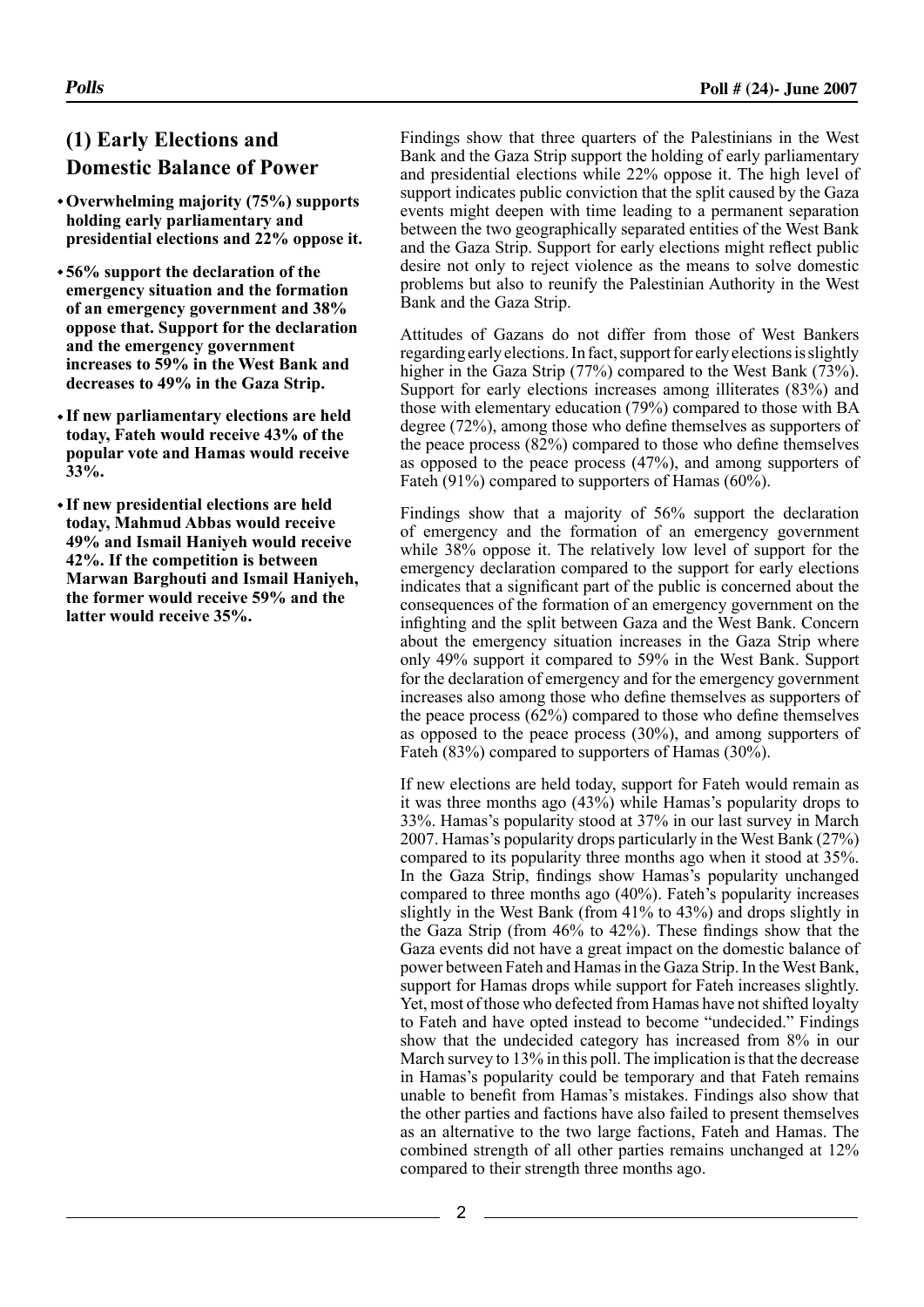Findings regarding the presidential race show a decrease in the popularity of Ismail Haniyeh. In a competition between Haniyeh and Mahmud Abbas, the former receives 42% and the latter 49%. But 40% say they will not participate in such elections if the only two candidates are Haniyeh and Abbas. If the competition is between Haniyeh and Marwan Barghouti, the non participation rate drops to 31% and Barghouti wins by 59% compared to 35% for Haniyeh. Barghouti wins against Haniyeh in the Gaza Strip (55% compared to 41%) and the West Bank (62% compared to 30%).

Findings indicate that the overwhelming majority of Palestinians does not blame foreign parties for the infighting. Instead, responsibility is placed equally on Fateh and Hamas. Only 9% believe Fateh and Hamas are not responsible for the infighting and 59% blame both sides equally while 15% believe Fateh is more responsible and 14% believe Hamas is more responsible. Moreover, a majority of 71% believe that Fateh and Hamas have not come out winners from the infighting. But in light of the reality of Hamas control in Gaza, 18% believe it has emerged a winner while only 4% believe Fateh has been the winner.

Findings also show that the public has lost confidence in its leadership and in the majority of the security services and armed resistance groups. Satisfaction with the performance of president Abbas during the infighting does not exceed 13% and dissatisfaction stands at 84%. Similarly, satisfaction with the performance of Prime Minister Haniyeh does not exceed 22% and dissatisfaction stands at 74%. Dissatisfaction with the overall performance of Mahmud Abbas drops from 53% three months ago to 36% in this poll. Dissatisfaction with Abbas's performance stands today at 60%. Findings also show a great disappointment with the performance of the national unity government during the last three months with 81% saying that they are dissatisfied with its performance and only 17% expressing satisfaction.

Confidence in the security services and armed groups ranges between little and medium. Confidence in the preventive security stands at 33%, General Intelligence 34%, Executive Force 35%, Presidential Guard 37%, al Qassam Brigades 45%, the National Security forces 48%, al Aqsa Brigades 50%, and Police 58%.

The worsening conditions and the lack of trust in the PA leadership and institutions force people to seek alternatives. Findings show that 41% support the dissolution of the PA and 49% oppose that. The percentage of those who support PA dissolution is the sum of those who want to replace it with an international trusteeship (26%) and those who want to replace it with a return to full Israeli occupation (16%). Similarly, findings show that 42% support and 52% oppose the establishment of a confederation with Jordan. The percentage of those who support the confederation is the sum of those who want such a confederation now--before the creation of a Palestinian state-- (25%) and those who wish to have a confederation with Jordan but only after a Palestinian state is established (17%). Support for a confederation-now is equal in the West Bank and the Gaza Strip. Support for this step increases among residents of cities (29%) compared to refugee camps (20%), among illiterates

## **(2) Infighting, Performance of Public Institutions, and the Future of the PA**

- **59% believe that Fateh and Hamas are equally responsible for the infighting, but 15% believe Fateh is more responsible than Hamas and 14% believe Hamas is more responsible than Fateh for the infighting.**
- **71% believe that neither Fateh nor Hamas came out a winner from the infighting. But 18% believe that Hamas came out a winner and only 4% believe Fateh came out a winner.**
- **Satisfaction with the performance of Mahmud Abbas during the infighting does not exceed 13% and dissatisfaction 84%. Satisfaction with the performance of Ismail Haniyeh reaches 22% and dissatisfaction 74%. Satisfaction with the overall performance of Abbas stands at 36% and dissatisfaction at 60%.**
- **Satisfaction with the performance of the National Unity Government during the three months since formation stands at 17% and dissatisfaction at 81%.**
- **Confidence in various security services and armed groups ranges between the low for Preventive Security, Intelligence, Executive Force, and Presidential Guard (33% to 37%) and medium for the National Forces (48%), al Qassam Brigades (45%), al Aqsa Brigades (50%), and Police (58%).**
- **41% support the dissolution of the PA and 49% oppose that. The percentage of those who support the dissolution of the PA is divided into those who would like to replace with an international trusteeship (26%) and those who want to replace it with a return to Israeli occupation (16%).**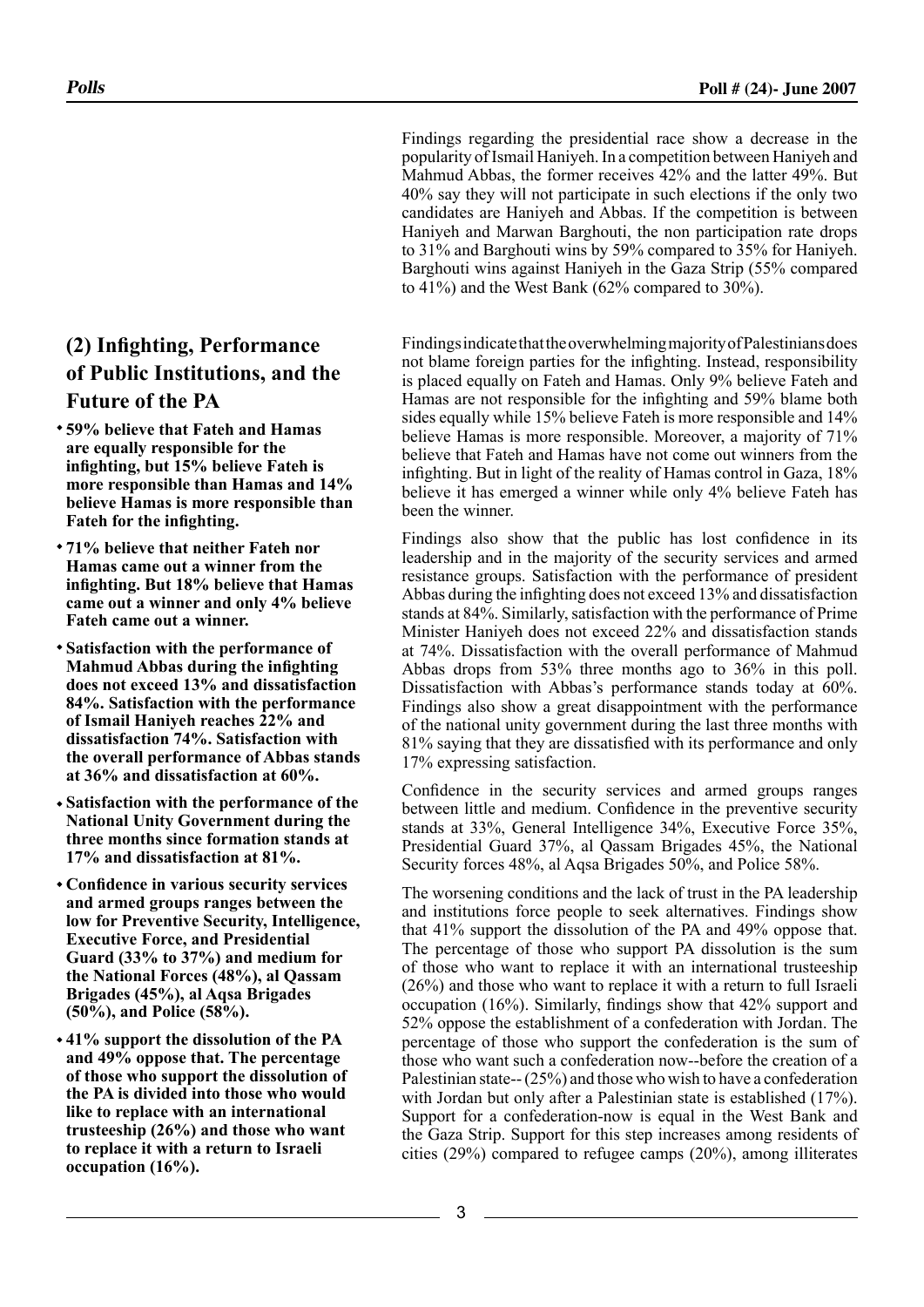**Support for a confederation with Jordan reaches 42% and opposition 52%.**

(28%) compared to holders of BA degree (22%), among those over 52 years of age (35%) compared to those between 18-22 years of age (19%), and among supporters of Fateh (28%) compared to supporters of Hamas (17%).

## **(3) Other Domestic Issues**

- **90% describe current Palestinian conditions as bad or very bad.**
- **The most serious and immediate threat to Palestinians today is infighting and lawlessness in the eyes of 56% followed by poverty and unemployment , Israeli occupation and settlements, and finally international sanctions**
- **73% do not feel secure in their homes and 26% say they feel secure. Feeling of security increases in the Gaza Strip to 41% and decreases in the West Bank to 18%.**
- **85% believe that corruption exists in PA institutions and 59% of those believe that it will increase or remain the same in the future.**
- **28% say they want to immigrate to foreign countries and 23% say they are not proud of being Palestinian.**
- **41% believe that democracy is a successful system suitable to Palestine and 54% say it is a failed system unsuitable for Palestine.**
- **Overwhelming majority (82%) describes acts such as kidnappings of foreigners and bombing of internet cafes and foreign schools as criminal deserving condemnation and only 3% describe them as nationalist deserving support.**

Overwhelming majority of Palestinians (90%) describes current condition as bad or very bad while only 6% describe it as good or very good. Findings show that the most immediate and dangerous threat confronting Palestinians today is infighting and lawlessness as perceived by 56% of the public followed by poverty and unemployment as perceived by 21%, Israeli occupation and settlements as perceived by 12%, and finally international boycott and financial sanctions as perceived by 10%. 73% of the public say they do not feel safe or secure in their homes while 26% say they do feel safe and secure. It seems that with Hamas's control over Gaza complete, more Gazans (41%) feel safe and secure than West Bankers (18%). Findings also show that a great majority of 85% believes that corruption exists in the PA institutions and that among those 59% believe that it will increase or remain the same in the future.

Conditions described above lead 28% of the Palestinians to seek immigration to other countries while 23% say they are not proud of being Palestinians. It is worth mentioning that more than a year ago, in May 2006, the percentage of those wishing to immigrate stood at 17% and the percentage of those not proud of being Palestinians did not exceed 2%.

Similarly, events in Gaza have affected public evaluation of democracy. In this poll 41% (compared to 56% in our last survey in March 2007) said that democracy is a viable system suitable for Palestine and 54% (compared to 40% last March) said that democracy is a failed system unsuitable for Palestine. Despite this negative assessment of democracy, 42% of those who said that democracy is unsuitable for Palestine said they want to maintain it despite its problems while 45% said it should be replaced with an undemocratic system.

Findings show that despite the spread of violence and calls for extremism in the Gaza Strip, the overwhelming majority in the West Bank and the Gaza Strip (82%) describes acts such as kidnapping of foreigners, burning of internet cafes, and bombing of foreign schools as criminal deserving condemnation while only 3% describe them as nationalist deserving support. 12% say some of these acts are nationalist and others are criminal.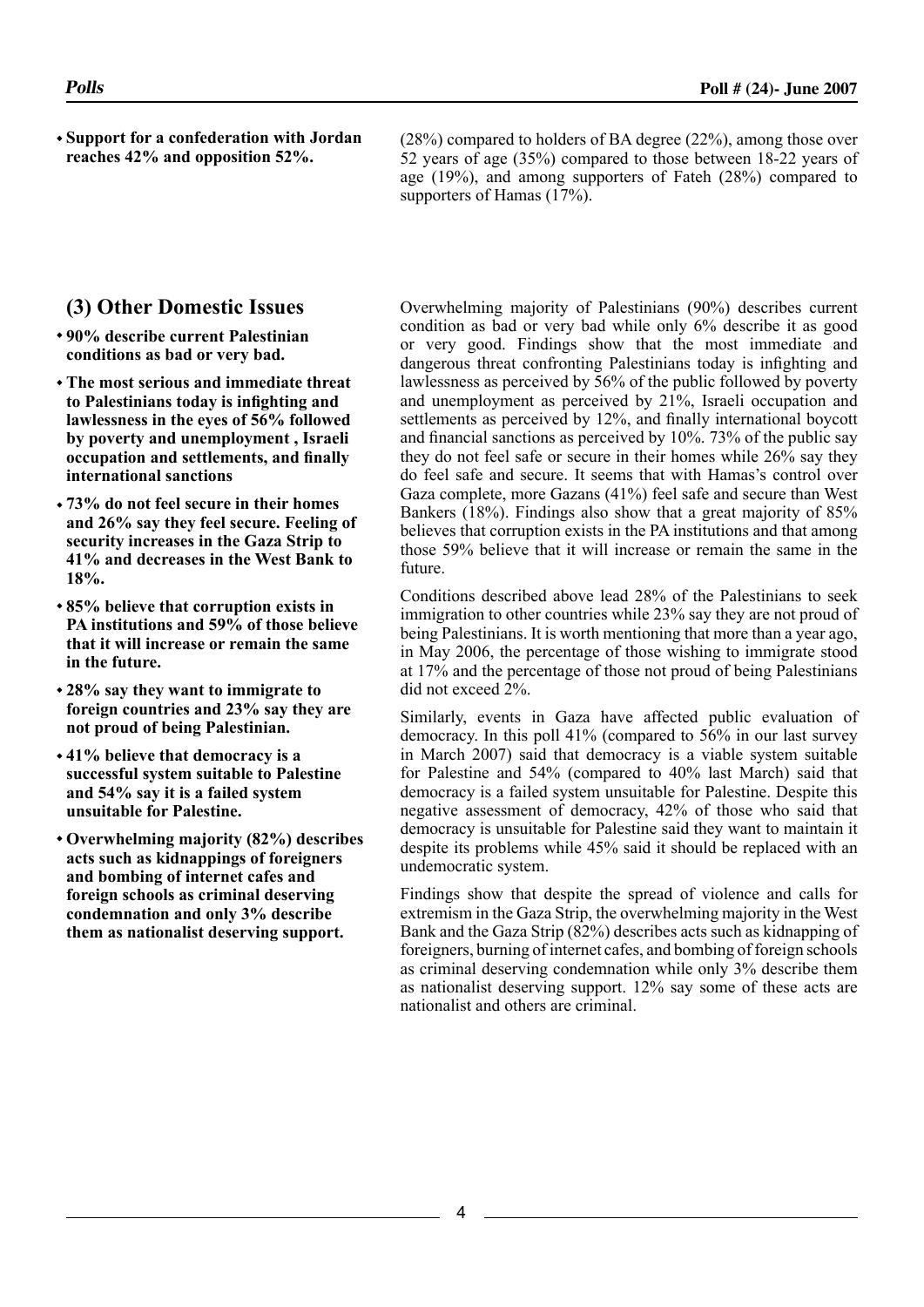## **(4) Peace Process**

- **Support for the Saudi initiative stands at 66% and opposition at 31%. 36% say they believe that Hamas supports the Saudi Initiative and 41% say it opposes it.**
- **60% support and 38% oppose a two-state proposal based on mutual recognition of Israel as the state for the Jewish people and Palestine as the state for the Palestinian people after the establishment of a Palestinian state and the resolution of all issues of conflict. In such a case, 70% would support and 28% would oppose reconciliation between the two peoples.**
- **After being informed of its main items, 63% support and 36% oppose the May 2007 American Security Plan.**
- **63% support the proposed ceasefire proposal of PA president and 34% oppose it.**
- **35% support and 61% oppose deployment of armed international forces along the Gaza borders with Egypt and Israel in order to prevent smuggling and rocket attacks against Israel.**
- **Only 26% believe that the chances are medium or high for the creation of a Palestinian state in the next five years; 70% say the chances are slim or non existent.**
- **Similarly, only 31% believe that it is possible these days to reach a compromise agreement with Olmert's government and 65% say that it is impossible to do so.**

The poll asked about public attitudes regarding various aspects of the peace process in order to asses the impact of the infighting on those attitudes. Findings indicate a slight decrease in support for the Saudi initiative and for the two-state solution but show support for security proposals aimed at restoring stability to Palestinian-Israeli relations. They also show a great deal of pessimism about the chances for the creation of a Palestinian state or for reaching a compromise settlement with the Israeli Olmert government.

Support for the Saudi initiative drops to 66%, compared to 72% in our March poll. Opposition to this initiative stands at 31%. Findings also show that 36% of the public believe that Hamas supports the Saudi initiative while 41% believe it does not. Moreover, 25% believe that the Olmert government supports the initiative while 55% believe it does not. When, in an elaboration of a possible version of the Saudi initiative, we inserted a proposed solution to the refugee problem based on the Clinton Parameters of 2000, i.e., a solution based on UN resolution 194 but in which return to Israel is subject to an Israeli decision, support for this version of the Saudi initiative drops to 46% and opposition increases to 49%.

Findings also show that 60%, compared to 63% last March, support and 38% oppose a two-state solution whereby Israel is recognized as the state for the Jewish people and Palestine is recognized as the state for the Palestinian people after the establishment of a Palestinian state and the resolution of all issues of conflict. In such an environment, 70% would support reconciliation between the two peoples.

Respondents were presented with a list of the major components of the American security plan that was presented to the parties in May 2007 and included from the Palestinian side the ending of terrorism, stopping the launching of rockets against Israel, ending smuggling of arms, and putting an end to lawlessness, and from the Israeli side the opening of international crossings, linking the West Bank with Gaza, and removal of Israeli check points in the West Bank. 63% said they support and 36% said they oppose the American security plan. Similarly, 63% supported and 34% opposed the plan presented by PA president Abbas for a ceasefire with Israel that would start in the Gaza Strip and then extend to the West Bank. Support for this ceasefire plan stands at 54% in the Gaza Strip and 68% in the West Bank.

Findings indicate a strong opposition to the deployment of armed international forces along the borders with Egypt and Israel in order to prevent smuggling and launching of rockets against Israel. Only 35% supported and 61% opposed this proposal. Support for the deployment of such forces increases to 38% in the Gaza Strip and decreases to 33% in the West Bank. Support also increases among supporters of Fateh (48%) compared to supporters of Hamas  $(18\%)$ .

Despite the support for the Saudi initiative and the two-state solution, only 26% believe that the chances are medium or high for the establishment of a Palestinian state in the next five years while 70% believe the chances are low or non existent. Similarly, only 31% believe that it is possible these days to reach a compromise agreement with the Olmert government and 65% believe it is impossible.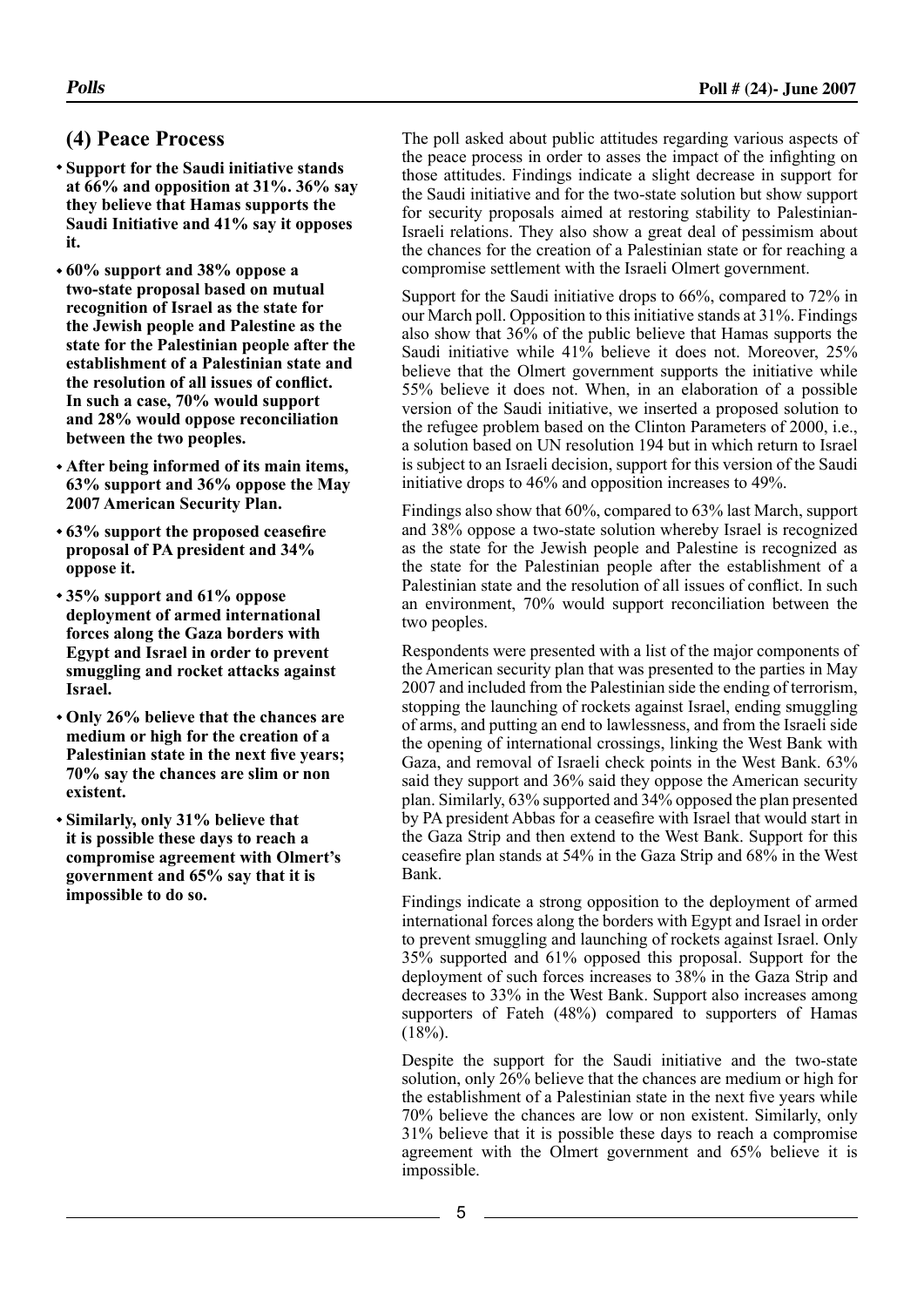Г

| Results of Poll $\# (24)$ |
|---------------------------|
| 14-20 June 2007           |

|     |                                                                                                                                                                       | Total % | West Bank % | Gaza Strip % |  |  |
|-----|-----------------------------------------------------------------------------------------------------------------------------------------------------------------------|---------|-------------|--------------|--|--|
| 00) | From among the following satellite news stations, which one you watched most during the last two<br>months?                                                           |         |             |              |  |  |
|     | 1) Al Arabia                                                                                                                                                          | 8.4     | 5.2         | 13.9         |  |  |
|     | 2) Al Jazeera                                                                                                                                                         | 63.8    | 72.0        | 49.5         |  |  |
|     | 3) Al Hurra                                                                                                                                                           | 0.0     | 0.0         | 0.0          |  |  |
|     | 4) Al Manar                                                                                                                                                           | 2.1     | 3.0         | 0.5          |  |  |
|     | 5) Palestine TV                                                                                                                                                       | 11.2    | 6.9         | 18.9         |  |  |
|     | 6) Do not watch TV                                                                                                                                                    | 5.6     | 6.4         | 4.1          |  |  |
|     | 7) Others                                                                                                                                                             | 6.4     | 3.6         | 11.3         |  |  |
|     | 8) Do not have a dish                                                                                                                                                 | 2.5     | 3.0         | 1.6          |  |  |
|     | 9) No Opinion/Don't know                                                                                                                                              | 0.1     | 0.0         | 0.2          |  |  |
| 01) | Are you satisfied or not satisfied with the performance of Mahmud Abbas since his election as<br>president of the PA?                                                 |         |             |              |  |  |
|     | 1) Very satisfied                                                                                                                                                     | 2.9     | 1.8         | 4.9          |  |  |
|     | 2) Satisfied                                                                                                                                                          | 33.1    | 30.3        | 38.0         |  |  |
|     | 3) Not satisfied                                                                                                                                                      | 39.7    | 42.2        | 35.4         |  |  |
|     | 4) Not satisfied at all                                                                                                                                               | 20.1    | 20.8        | 18.8         |  |  |
|     | 5) DK/NA                                                                                                                                                              | 4.2     | 5.0         | 2.9          |  |  |
| 02) | If new presidential elections are to take place today, and Mahmud Abbas was nominated by Fateh<br>and Ismail Haniyeh was nominated by Hamas, whom would you vote for? |         |             |              |  |  |
|     | 1) Mahmoud Abbas                                                                                                                                                      | 49.2    | 51.2        | 46.5         |  |  |
|     | 2) Ismael Haneyyeh                                                                                                                                                    | 41.5    | 38.0        | 45.9         |  |  |
|     | $3)$ DK/NA                                                                                                                                                            | 9.4     | 10.8        | 7.6          |  |  |
| 03) | And if the competition was between Marwan Barghouti representing Fateh and Khalid Misha'al<br>representing Hams, whom would you vote for?                             |         |             |              |  |  |
|     | 1) Marwan Barghouti                                                                                                                                                   | 59.0    | 62.0        | 55.0         |  |  |
|     | 2) Ismael Haneyyeh                                                                                                                                                    | 34.6    | 29.9        | 40.9         |  |  |
|     | 3) No Opinion/Don't know                                                                                                                                              | 6.4     | 8.1         | 4.2          |  |  |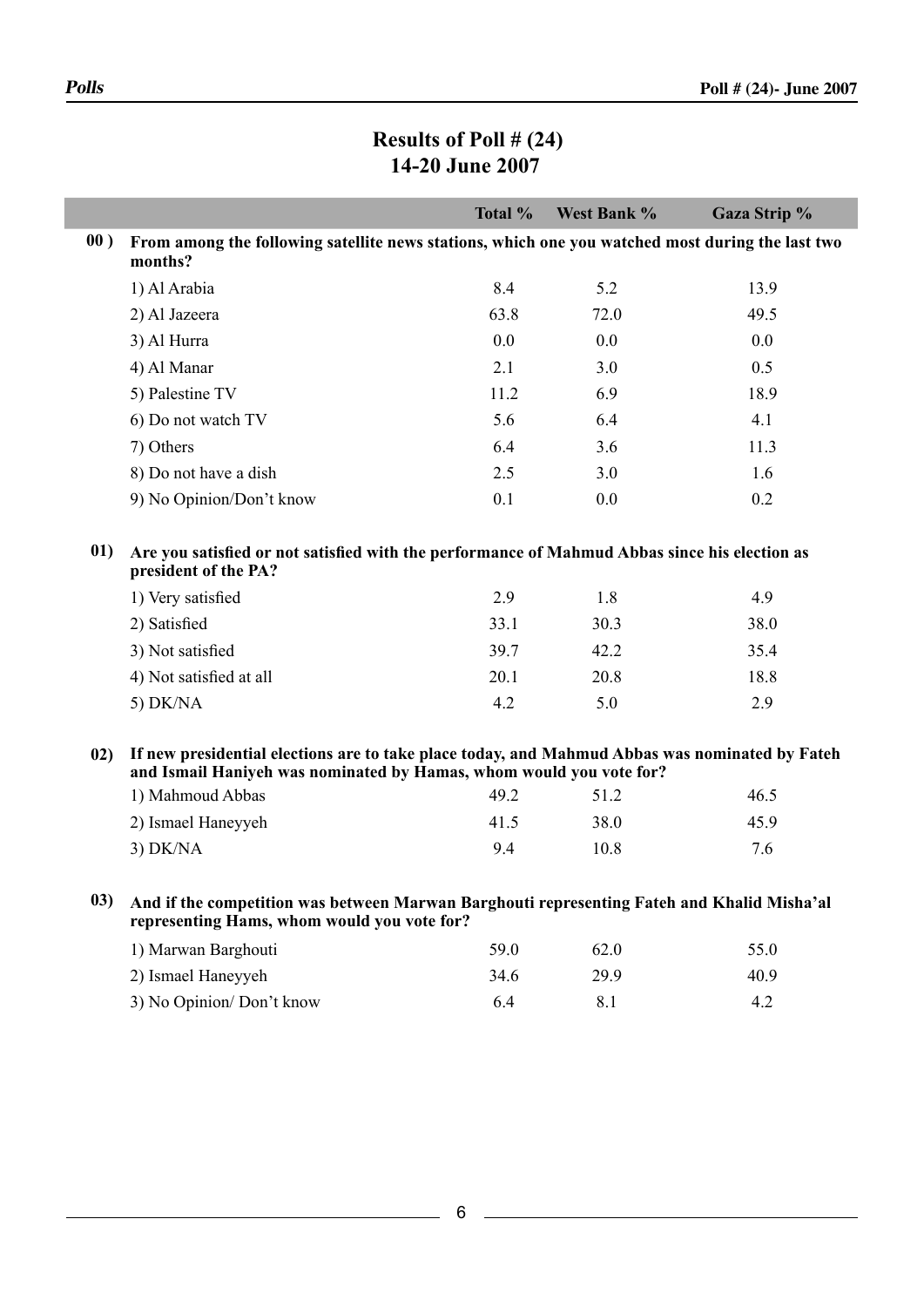I

|         |                                                                                                                                                 | Total % | West Bank % | Gaza Strip % |
|---------|-------------------------------------------------------------------------------------------------------------------------------------------------|---------|-------------|--------------|
| 05)     | If new elections are held today and the same lists that took part in the last PLC elections were<br>nominated, for whom would you vote?         |         |             |              |
|         | 1) Alternative                                                                                                                                  | 0.9     | 1.1         | 0.7          |
|         | 2) Independent Palestine                                                                                                                        | 3.6     | 4.1         | 2.8          |
|         | 3) Abu Ali Mustafa                                                                                                                              | 4.7     | 5.4         | 3.7          |
|         | 4) Abu al Abbas                                                                                                                                 | 0.4     | 0.7         | 0.0          |
|         | 5) Freedom and social justice                                                                                                                   | 0.1     | 0.2         | 0.0          |
|         | 6) Change and reform                                                                                                                            | 32.6    | 27.4        | 40.2         |
|         | 7) National coalition for justice and democracy                                                                                                 | 0.1     | 0.2         |              |
|         | 8) Third way                                                                                                                                    | 1.5     | 2.4         | 0.3          |
|         | 9) Freedom and independence                                                                                                                     | 0.5     | 0.6         | 0.3          |
|         | 10) Palestinian justice                                                                                                                         | 0.1     | 0.2         |              |
|         | 11) Fateh                                                                                                                                       | 42.6    | 43.1        | 41.9         |
|         | 12) None of the above/ DK/NA/ Do not<br>remember                                                                                                | 12.7    | 14.6        | 10.0         |
| 06)     | Are you satisfied or dissatisfied with the performance of the national unity government during the<br>last three months in the following areas: |         |             |              |
| $06-1)$ | <b>Enforcing law and order and fighting lawlessness</b>                                                                                         |         |             |              |
|         | 1) Highly satisfied                                                                                                                             | 1.8     | 1.5         | 2.3          |
|         | 2) Satisfied                                                                                                                                    | 13.7    | 9.2         | 21.6         |
|         | 3) Dissatisfied                                                                                                                                 | 58.6    | 58.4        | 58.9         |
|         | 4) Highly dissatisfied                                                                                                                          | 24.2    | 28.4        | 16.8         |
|         | 5) $DK/NA$                                                                                                                                      | 1.7     | 2.6         | 0.2          |
| $06-2)$ | <b>Conduct reforms and fight corruption</b>                                                                                                     |         |             |              |
|         | 1) Highly satisfied                                                                                                                             | 1.4     | 1.2         | 1.6          |
|         | 2) Satisfied                                                                                                                                    | 19.3    | 13.8        | 29.0         |
|         | 3) Dissatisfied                                                                                                                                 | 55.3    | 57.5        | 51.4         |
|         | 4) Highly dissatisfied                                                                                                                          | 22.2    | 24.9        | 17.4         |
|         | $5)$ DK/NA                                                                                                                                      | 1.9     | 2.6         | 0.6          |
| $06-3)$ | Reduce restrictions of occupation and confront settlements and wall                                                                             |         |             |              |
|         | 1) Highly satisfied                                                                                                                             | 1.1     | 1.1         | 1.1          |
|         | 2) Satisfied                                                                                                                                    | 14.4    | 9.6         | 22.9         |
|         | 3) Dissatisfied                                                                                                                                 | 57.9    | 59.8        | 54.4         |
|         | 4) Highly dissatisfied                                                                                                                          | 24.1    | 26.7        | 19.5         |
|         | 5) $DK/NA$                                                                                                                                      | 2.5     | 2.8         | 2.0          |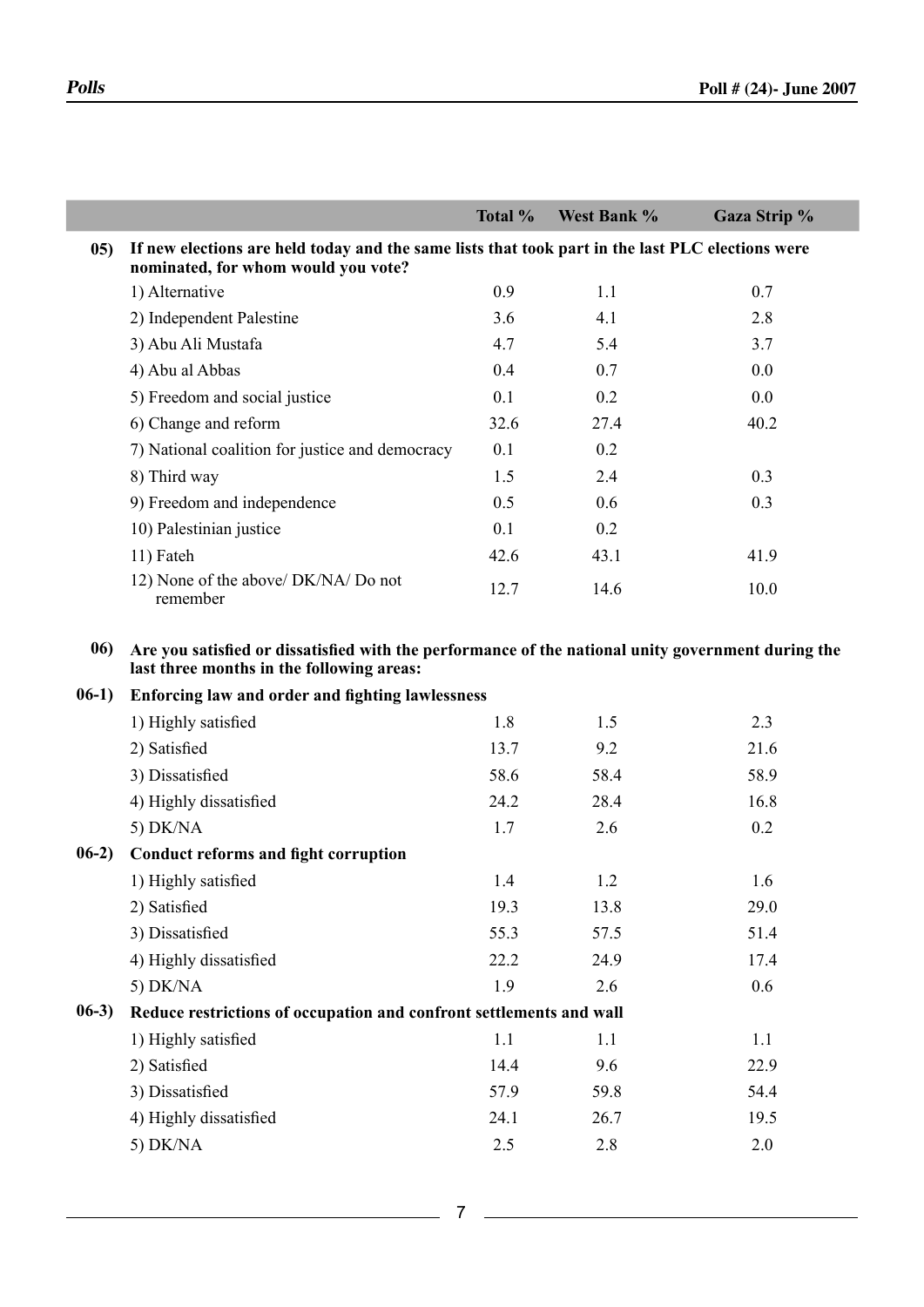|         |                                                                                             | Total % | West Bank % | Gaza Strip % |
|---------|---------------------------------------------------------------------------------------------|---------|-------------|--------------|
| $06-4)$ | Improve economic conditions, for example solve the problem of salaries and fighting poverty |         |             |              |
|         | 1) Highly satisfied                                                                         | 2.0     | 2.3         | 1.3          |
|         | 2) Satisfied                                                                                | 13.3    | 8.6         | 21.4         |
|         | 3) Dissatisfied                                                                             | 56.6    | 56.5        | 56.8         |
|         | 4) Highly dissatisfied                                                                      | 26.2    | 30.1        | 19.4         |
|         | 5) $DK/NA$                                                                                  | 2.0     | 2.5         | 1.1          |
| $06-5)$ | Break international financial siege imposed on the PA                                       |         |             |              |
|         | 1) Highly satisfied                                                                         | 1.7     | 1.9         | 1.4          |
|         | 2) Satisfied                                                                                | 13.6    | 9.8         | 20.2         |
|         | 3) Dissatisfied                                                                             | 57.7    | 57.8        | 57.4         |
|         | 4) Highly dissatisfied                                                                      | 24.3    | 26.9        | 19.6         |
|         | 5) $DK/NA$                                                                                  | 2.8     | 3.7         | 1.3          |
| $06-6)$ | Overall performance of the government                                                       |         |             |              |
|         | 1) Highly satisfied                                                                         | 0.9     | 0.5         | 1.4          |
|         | 2) Satisfied                                                                                | 15.9    | 10.7        | 24.9         |
|         | 3) Dissatisfied                                                                             | 56.1    | 57.9        | 53.1         |
|         | 4) Highly dissatisfied                                                                      | 25.0    | 28.1        | 19.5         |
|         | 5) $DK/NA$                                                                                  | 2.2     | 2.8         | 1.1          |

**international siege, and enforcing law and order, would you in this case approve or disapprove the following options:**

|  | 07-1) Organize early presidential and parliamentary elections |  |
|--|---------------------------------------------------------------|--|
|  |                                                               |  |

| 1) Strongly approve    | 18.9 | 18.1 | 20.2 |
|------------------------|------|------|------|
| 2) Approve             | 55.7 | 55.3 | 56.4 |
| 3) Disapprove          | 179  | 177  | 18.1 |
| 4) Strongly disapprove | 4.2  | 43   | 4.2  |
| 5) $DK/NA$             | 3.3  | 4.5  |      |

### **07-2) Dissolve government and appoint a new non Hamas prime minister**

| 1) Strongly approve    | 12.7 | 12.3 | 13.4 |
|------------------------|------|------|------|
| 2) Approve             | 45.5 | 46.2 | 44.3 |
| 3) Disapprove          | 27.3 | 26.3 | 28.9 |
| 4) Strongly disapprove | 7.3  | 6.5  | 8.8  |
| $5)$ DK/NA             | 7.2  | 8.7  | 4.6  |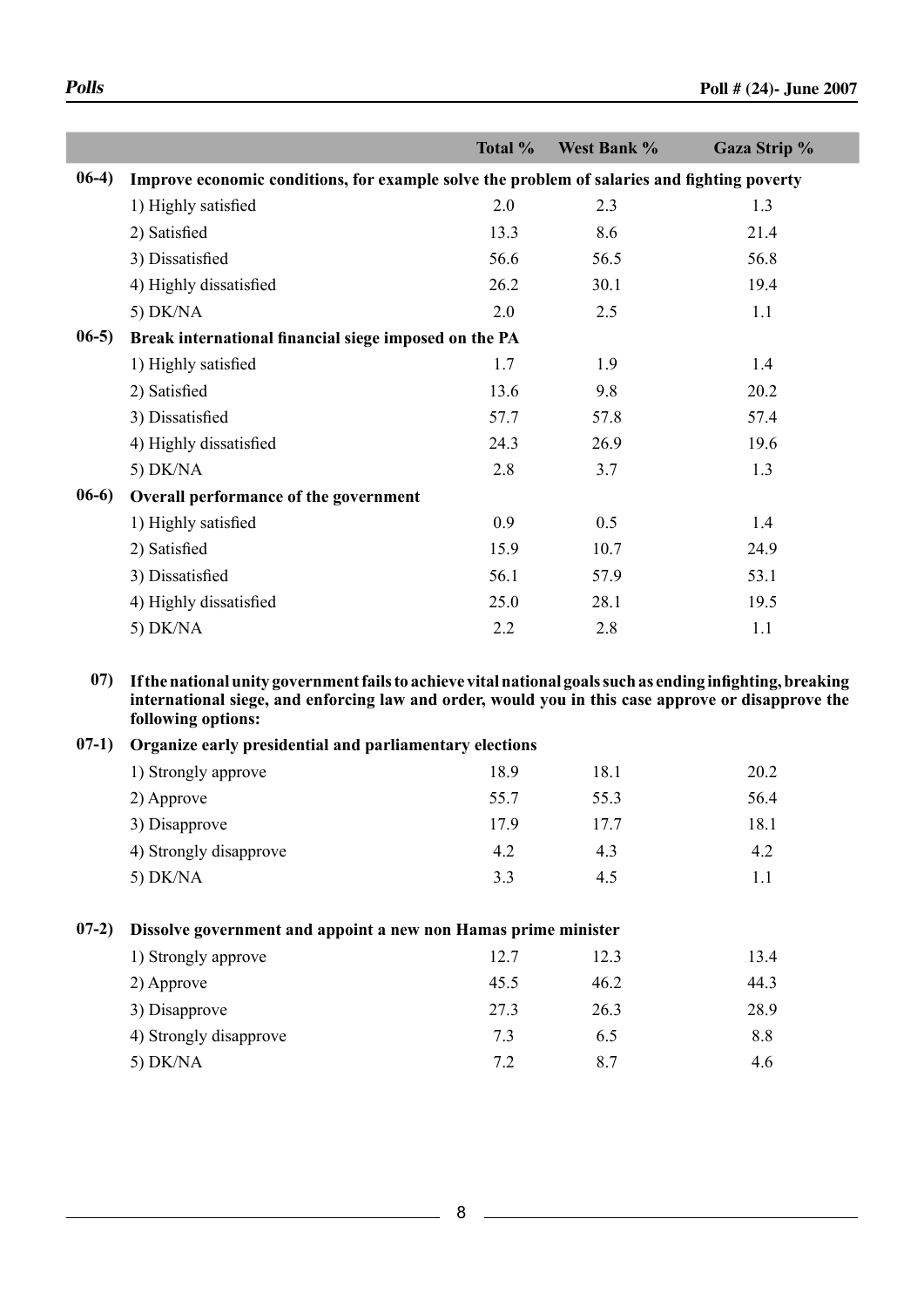|          |                                                                                                           | Total % | West Bank % | Gaza Strip % |
|----------|-----------------------------------------------------------------------------------------------------------|---------|-------------|--------------|
| $07-3)$  | Declare an emergency situation and form an emergency government                                           |         |             |              |
|          | 1) Strongly approve                                                                                       | 11.7    | 11.2        | 12.5         |
|          | 2) Approve                                                                                                | 43.8    | 47.9        | 36.6         |
|          | 3) Disapprove                                                                                             | 30.3    | 27.1        | 35.8         |
|          | 4) Strongly disapprove                                                                                    | 7.6     | 5.4         | 11.4         |
|          | 5) $DK/NA$                                                                                                | 6.7     | 8.4         | 3.7          |
| $(07-4)$ | Organize a referendum on dissolving parliament and conducting early legislative elections                 |         |             |              |
|          | 1) Strongly approve                                                                                       | 18.2    | 16.9        | 20.4         |
|          | 2) Approve                                                                                                | 57.9    | 60.3        | 53.8         |
|          | 3) Disapprove                                                                                             | 14.8    | 13.7        | 16.6         |
|          | 4) Strongly disapprove                                                                                    | 4.5     | 3.3         | 6.6          |
|          | 5) $DK/NA$                                                                                                | 4.5     | 5.6         | 2.6          |
| 08)      | In general, how would you describe conditions of the Palestinians in the Palestinian areas these<br>days? |         |             |              |
|          | 1) Very good                                                                                              | 1.2     | $0.0\,$     | 3.2          |
|          | $2)$ Good                                                                                                 | 4.3     | 1.6         | 9.1          |
|          | $3)$ So so                                                                                                | 4.6     | 2.8         | 7.8          |
|          | 4) Bad                                                                                                    | 26.1    | 26.9        | 24.6         |
|          | 5) Very bad                                                                                               | 63.6    | 68.5        | 55.0         |
|          | $6)$ DK/NA                                                                                                | 0.2     | 0.2         | 0.2          |
| 09)      | Generally, do you see yourself as:                                                                        |         |             |              |
|          | 1) Religious                                                                                              | 47.0    | 40.8        | 57.7         |
|          | 2) Somewhat religious                                                                                     | 48.2    | 53.5        | 39.1         |
|          | 3) Not religious                                                                                          | 4.3     | 4.9         | 3.2          |
|          | $4)$ DK/NA                                                                                                | 0.5     | 0.8         |              |
| 10)      | Generally, do you see yourself as:                                                                        |         |             |              |
|          | 1) Supportive of the peace process                                                                        | 68.6    | 64.0        | 76.6         |
|          | 2) Opposed to the peace process                                                                           | 14.7    | 15.6        | 13.1         |
|          | 3) Between support and opposition                                                                         | 15.5    | 18.7        | 10.0         |
|          | $4)$ DK/NA                                                                                                | 1.2     | $1.7$       | 0.3          |
|          | 11) Do you think that there is corruption in PA institutions?                                             |         |             |              |
|          | $1)$ Yes                                                                                                  | 85.3    | 86.9        | 82.6         |
|          | 2) No                                                                                                     | 7.1     | 5.8         | 9.3          |
|          | $3)$ DK/NA                                                                                                | 7.6     | 7.3         | 8.0          |
|          |                                                                                                           |         |             |              |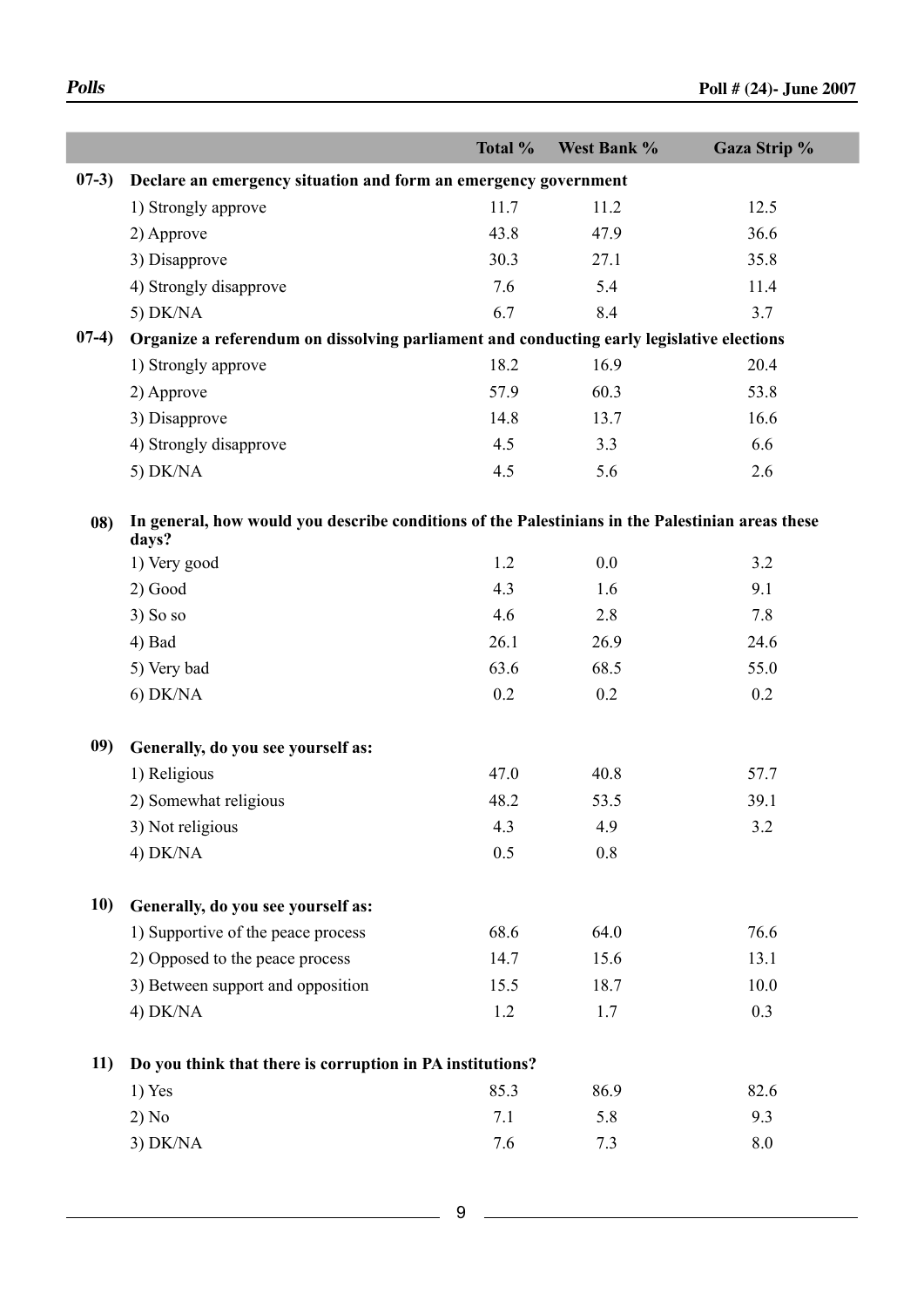|            |                                                                                                                                                                                                                                                                                                        | Total % | West Bank % | Gaza Strip % |
|------------|--------------------------------------------------------------------------------------------------------------------------------------------------------------------------------------------------------------------------------------------------------------------------------------------------------|---------|-------------|--------------|
|            | 12) If yes, will this corruption in PA institutions increase, decrease or remain as it is in the future?                                                                                                                                                                                               |         |             |              |
|            | 1) Will increase                                                                                                                                                                                                                                                                                       | 49.9    | 61.4        | 28.8         |
|            | 2) Will remain as it is                                                                                                                                                                                                                                                                                | 9.4     | 11.4        | 5.7          |
|            | 3) Will decrease                                                                                                                                                                                                                                                                                       | 29.1    | 16.8        | 51.7         |
|            | $4)$ DK/NA                                                                                                                                                                                                                                                                                             | 11.7    | 10.5        | 13.9         |
|            |                                                                                                                                                                                                                                                                                                        |         |             |              |
| 13)        | Would you say that these days your security and safety, and that of your family, is assured or not<br>assured?                                                                                                                                                                                         |         |             |              |
|            | 1) Completely assured                                                                                                                                                                                                                                                                                  | 4.3     | 0.6         | 10.7         |
|            | 2) Assured                                                                                                                                                                                                                                                                                             | 21.9    | 17.3        | 30.1         |
|            | 3) Not assured                                                                                                                                                                                                                                                                                         | 48.6    | 56.1        | 35.6         |
|            | 4) Not assured at all                                                                                                                                                                                                                                                                                  | 24.6    | 25.8        | 22.5         |
|            | 5) $DK/NA$                                                                                                                                                                                                                                                                                             | 0.5     | 0.2         | 1.1          |
|            |                                                                                                                                                                                                                                                                                                        |         |             |              |
| <b>14)</b> | Do current political, security, and economic conditions lead you to seek emigration abroad?                                                                                                                                                                                                            |         |             |              |
|            | 1) Certainly seek to emigration                                                                                                                                                                                                                                                                        | 12.3    | 9.9         | 16.6         |
|            | 2) Seek emigration                                                                                                                                                                                                                                                                                     | 15.5    | 16.4        | 13.9         |
|            | 3) Do not seek emigration                                                                                                                                                                                                                                                                              | 29.8    | 30.4        | 28.8         |
|            | 4) Certainly do not seek emigration                                                                                                                                                                                                                                                                    | 42.4    | 43.3        | 40.8         |
|            | 5) $DK/NA$                                                                                                                                                                                                                                                                                             |         |             |              |
|            |                                                                                                                                                                                                                                                                                                        |         |             |              |
| <b>15)</b> | In these days, to what extent you are proud of being a Palestinian?                                                                                                                                                                                                                                    |         |             |              |
|            | 1) Very proud                                                                                                                                                                                                                                                                                          | 47.5    | 47.8        | 47.0         |
|            | 2) Proud                                                                                                                                                                                                                                                                                               | 29.6    | 28.8        | 31.0         |
|            | 3) Not proud                                                                                                                                                                                                                                                                                           | 16.9    | 17.0        | 16.7         |
|            | 4) Not proud at all                                                                                                                                                                                                                                                                                    | 5.8     | 6.1         | 5.2          |
|            | 5) DK/NA                                                                                                                                                                                                                                                                                               | 0.2     | 0.2         | 0.0          |
|            |                                                                                                                                                                                                                                                                                                        |         |             |              |
|            | 16) After the electoral experience that took place early this year, what is your evaluation of democracy<br>in Palestine? Specifically, do you see in this democracy a successful system that is suited for Palestine<br>or do you see in it a failed system that can not be implemented in Palestine? |         |             |              |
|            | 1) Successful, suitable to Palestine                                                                                                                                                                                                                                                                   | 40.6    | 36.3        | 48.3         |

| 1) Successful, suitable to Palestine | 40 G | 36.3 | 48.3 |
|--------------------------------------|------|------|------|
| 2) Failed, unsuitable for Palestine  | 53.9 | 56.8 | 48.9 |
| $3)$ DK/NA                           |      |      | 2.9  |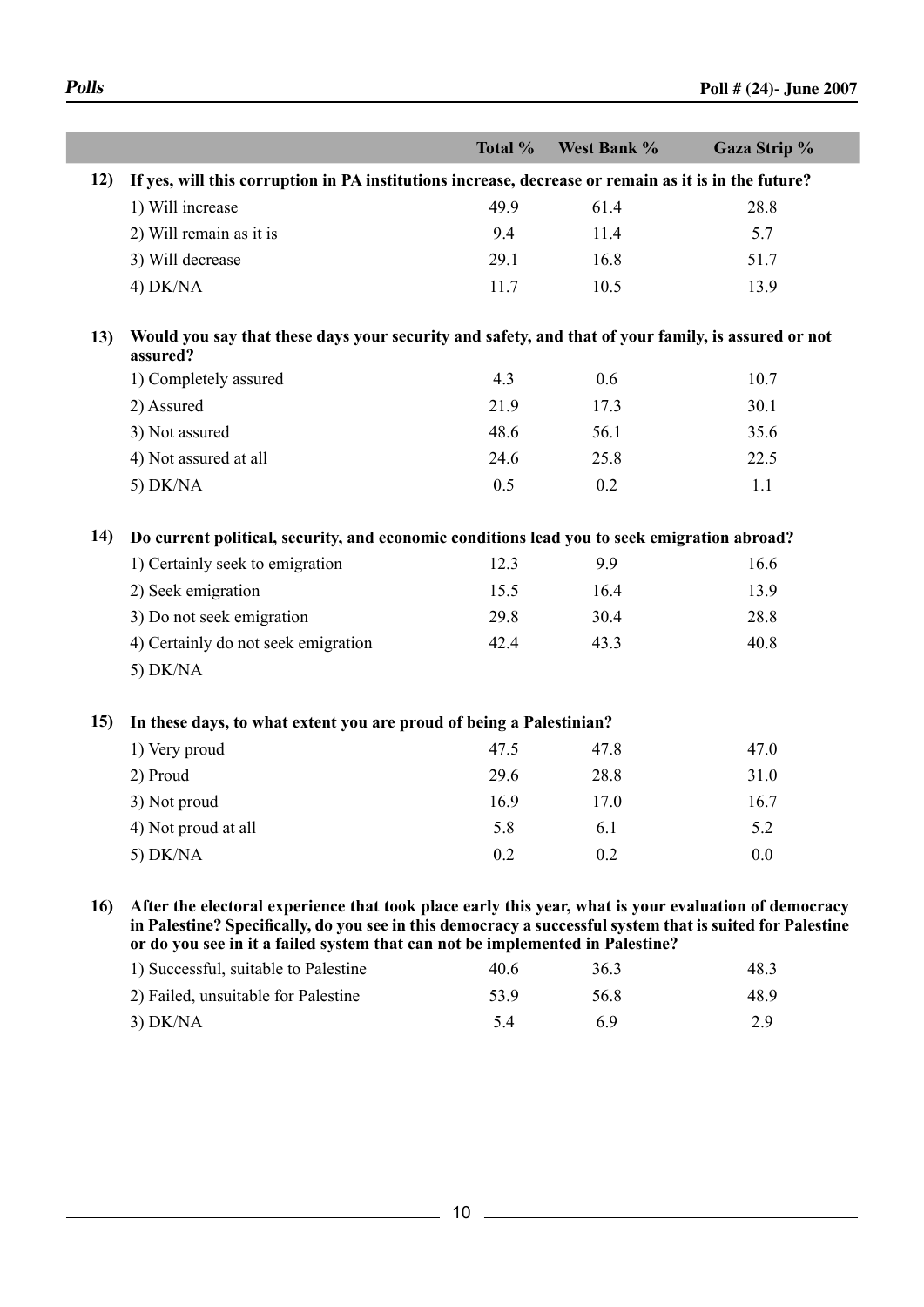|             |                                                                                                                                                                                                                                                                                                                                                                                                                     | Total % | West Bank % | Gaza Strip % |
|-------------|---------------------------------------------------------------------------------------------------------------------------------------------------------------------------------------------------------------------------------------------------------------------------------------------------------------------------------------------------------------------------------------------------------------------|---------|-------------|--------------|
| 17)         | And what should the Palestinian Authority do now? Should it maintain the democratic system<br>despite its problems or abandon it and adopt a non democratic system?                                                                                                                                                                                                                                                 |         |             |              |
|             | 1) Should maintain the democratic system<br>despite its problems                                                                                                                                                                                                                                                                                                                                                    | 42.2    | 37.8        | 51.7         |
|             | 2) Should abandon it and adopt a non<br>democratic system                                                                                                                                                                                                                                                                                                                                                           | 45.3    | 47.5        | 40.5         |
|             | $3)$ DK/NA                                                                                                                                                                                                                                                                                                                                                                                                          | 12.5    | 14.7        | 7.8          |
| <b>18</b> ) | Do you think the national unity government should accept or reject the Quartet condition which<br>demands recognition of Israel?                                                                                                                                                                                                                                                                                    |         |             |              |
|             | 1) Certainly it should accept                                                                                                                                                                                                                                                                                                                                                                                       | 7.7     | 7.4         | 8.3          |
|             | 2) It should accept                                                                                                                                                                                                                                                                                                                                                                                                 | 29.8    | 27.1        | 34.6         |
|             | 3) It should reject                                                                                                                                                                                                                                                                                                                                                                                                 | 43.1    | 45.3        | 39.3         |
|             | 4) Certainly it should reject                                                                                                                                                                                                                                                                                                                                                                                       | 13.0    | 13.6        | 12.0         |
|             | 5) $DK/NA$                                                                                                                                                                                                                                                                                                                                                                                                          | 6.3     | 6.5         | 5.8          |
| 19)         | How do you evaluate the positions and statements of Hamas regarding recognition of Israel since<br>its election victory?                                                                                                                                                                                                                                                                                            |         |             |              |
|             | 1) Have come closer to recognizing Israel                                                                                                                                                                                                                                                                                                                                                                           | 32.4    | 34.4        | 28.7         |
|             | 2) Have not changed                                                                                                                                                                                                                                                                                                                                                                                                 | 37.5    | 35.4        | 41.1         |
|             | 3) Have become more hard line                                                                                                                                                                                                                                                                                                                                                                                       | 30.1    | 30.2        | 30.1         |
| 20)         | Some people say that given the continuation of the international diplomatic and financial sanctions<br>and due to the eruption of infighting and the continued Israeli attacks and bombing, and given the<br>absence of security or law and order, it would be better to dissolve the Palestinian Authority and go<br>back to full Israeli occupation or to accept an international trusteeship. What do you think? |         |             |              |
|             | 1) Oppose dissolving the PA                                                                                                                                                                                                                                                                                                                                                                                         | 49.3    | 44.6        | 57.6         |
|             | 2) Support dissolving the PA and replace it<br>with international trusteeship                                                                                                                                                                                                                                                                                                                                       | 25.5    | 25.9        | 24.7         |
|             | 3) Support dissolving the PA and return to<br>full Israeli occupation                                                                                                                                                                                                                                                                                                                                               | 15.9    | 19.4        | 9.7          |
|             | $4)$ DK/NA                                                                                                                                                                                                                                                                                                                                                                                                          | 9.3     | 10.1        | 8.0          |
| 21)         | Also, there is a proposal to deploy international armed forces in the Gaza Strip, especially on the<br>border with Israel and Egypt to prevent arm smuggling and rocket launching on Israel. Do you<br>support or oppose the deployment of such forces in the Gaza Strip?                                                                                                                                           |         |             |              |
|             | 1) Certainly support                                                                                                                                                                                                                                                                                                                                                                                                | 5.8     | 5.1         | 7.2          |
|             | 2) Support                                                                                                                                                                                                                                                                                                                                                                                                          | 28.8    | 28.0        | 30.3         |
|             |                                                                                                                                                                                                                                                                                                                                                                                                                     |         |             |              |

| 3) Oppose           | 43.8 | 46.3 | 39.6 |
|---------------------|------|------|------|
| 4) Certainly oppose | 174  | 15.2 | 21.2 |
| 5) DK/NA            | 4.1  | 55   |      |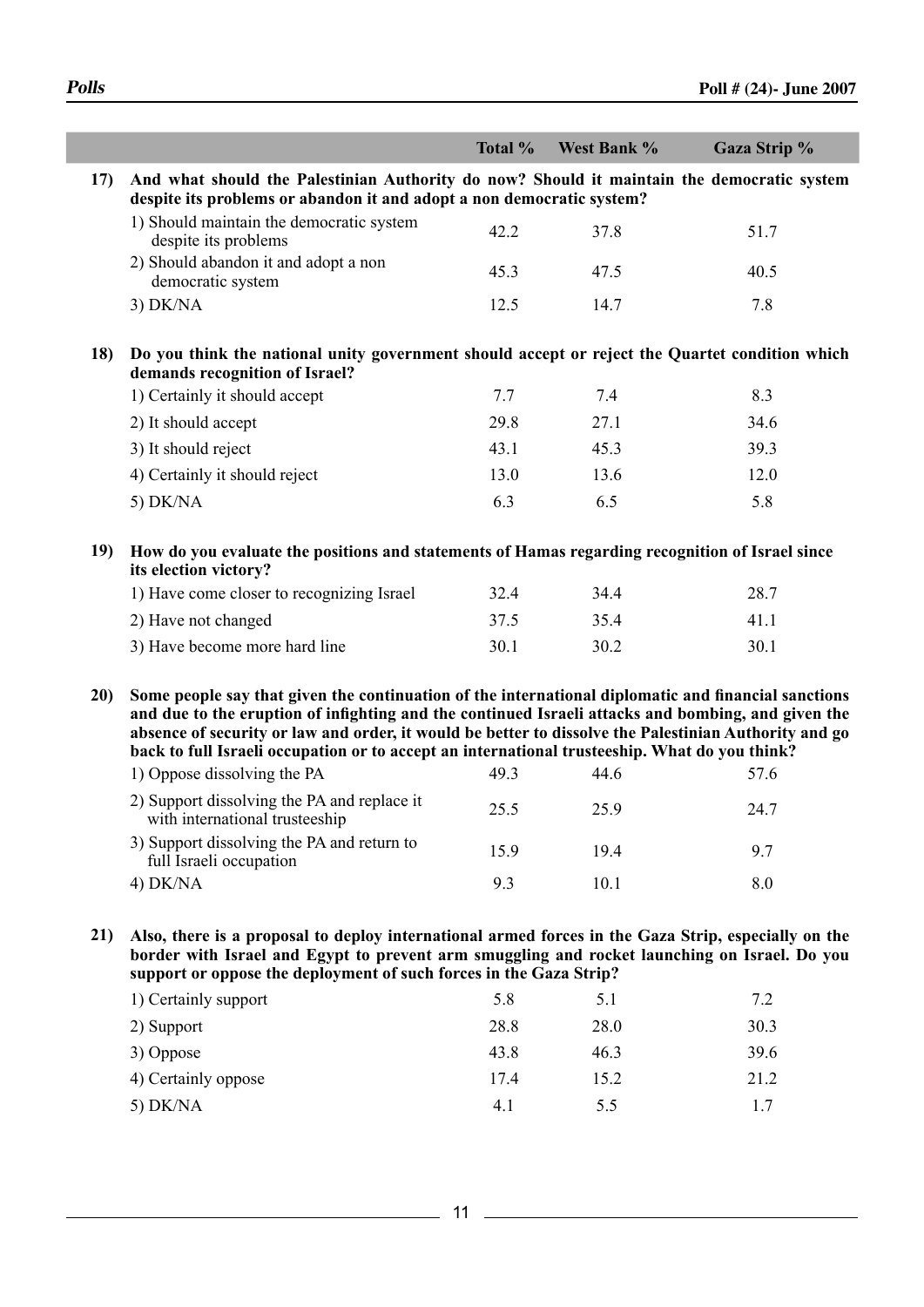|             |                                                                                                                                                                                                                                                                                                                                                                                     | Total % | West Bank % | Gaza Strip % |
|-------------|-------------------------------------------------------------------------------------------------------------------------------------------------------------------------------------------------------------------------------------------------------------------------------------------------------------------------------------------------------------------------------------|---------|-------------|--------------|
| <b>22</b> ) | Also, there is talk about the establishment of a special relationship with Jordan, for example, the<br>establishment of a confederation between Jordan and the Palestinian Authority. Do you support or<br>oppose the establishment of such a confederation now before the establishment of a Palestinian state<br>or in the future after the establishment of a Palestinian state? |         |             |              |
|             | 1) Support the establishment of a<br>confederation between Jordan and the<br>Palestinian Authority now                                                                                                                                                                                                                                                                              | 24.9    | 24.6        | 25.4         |
|             | 2) Support the establishment of a<br>confederation with Jordan in the future,<br>only after the establishment of a<br>Palestinian state                                                                                                                                                                                                                                             | 16.8    | 14.9        | 20.1         |
|             | 3) Do not support the establishment of a<br>confederation with Jordan now or in the<br>future                                                                                                                                                                                                                                                                                       | 51.5    | 52.9        | 49.1         |
|             | 4) DK/NA                                                                                                                                                                                                                                                                                                                                                                            | 6.8     | 7.6         | 5.3          |
| 23)         | Fighting erupted last month between armed men from Fateh and Hamas leading to the death of<br>dozens on both sides. Who in your view is responsible for this infighting?                                                                                                                                                                                                            |         |             |              |
|             | 1) Both equally                                                                                                                                                                                                                                                                                                                                                                     | 58.8    | 60.5        | 55.9         |
|             | 2) None of them                                                                                                                                                                                                                                                                                                                                                                     | 9.0     | 9.8         | 7.6          |
|             | 3) Fateh is more responsible than Hamas                                                                                                                                                                                                                                                                                                                                             | 15.1    | 13.1        | 18.4         |
|             | 4) Hamas is more responsible than Fateh                                                                                                                                                                                                                                                                                                                                             | 14.0    | 12.0        | 17.4         |
|             | 5) $DK/NA$                                                                                                                                                                                                                                                                                                                                                                          | 3.1     | 4.5         | 0.7          |
| 24)         | And who came out winner from this infighting?                                                                                                                                                                                                                                                                                                                                       |         |             |              |
|             | 1) Both equally                                                                                                                                                                                                                                                                                                                                                                     | 3.8     | 3.5         | 4.4          |
|             | 2) None of them                                                                                                                                                                                                                                                                                                                                                                     | 71.1    | 79.3        | 56.9         |
|             | 3) Fateh came out more of a winner than<br>Hamas                                                                                                                                                                                                                                                                                                                                    | 3.9     | 4.0         | 3.6          |
|             | 4) Hamas came out more of a winner than<br>Fateh                                                                                                                                                                                                                                                                                                                                    | 18.4    | 9.5         | 34.0         |
|             | 5) DK/NA                                                                                                                                                                                                                                                                                                                                                                            | 2.8     | 3.7         | 1.1          |
| 25)         | Armed groups in the Gaza Strip kidnap foreigners or burn institutions such as internet cafes or<br>bomb foreign schools. How do you view these acts? Are they national and Islamic acts that benefit<br>Palestinians and deserve support or are they criminal acts that hurt Palestinians and deserve<br>condemnation?                                                              |         |             |              |
|             | 1) Nationalist deserving support                                                                                                                                                                                                                                                                                                                                                    | 3.3     | 3.9         | 2.3          |
|             | 2) Criminal deserving condemnation                                                                                                                                                                                                                                                                                                                                                  | 82.1    | 80.5        | 84.8         |
|             | 3) Some are nationalist and others are<br>criminal                                                                                                                                                                                                                                                                                                                                  | 12.3    | 12.5        | 12.0         |

4) DK/NA 2.3 3.1 0.9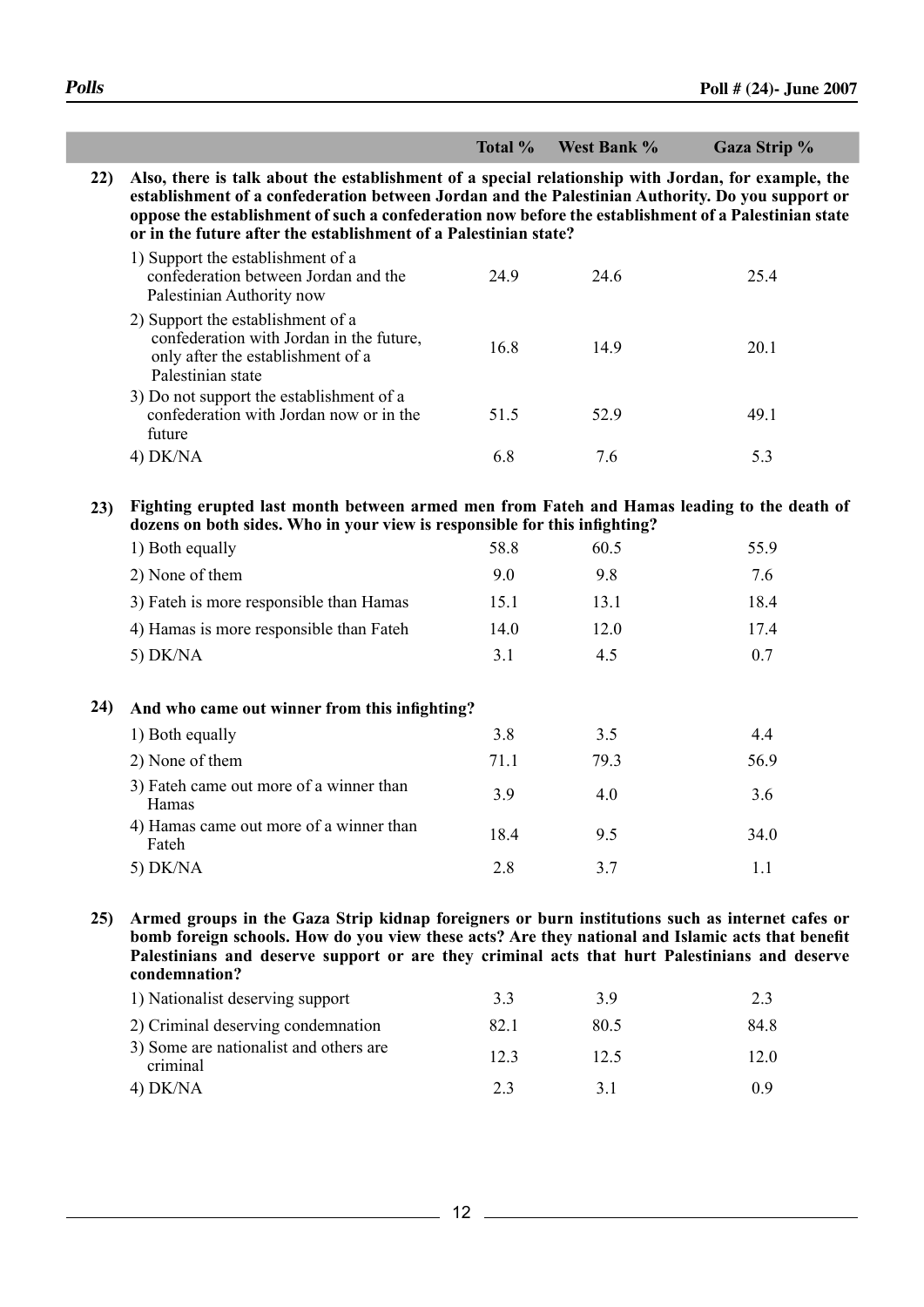| <b>Total</b> %                                                                                                          | West Bank % | <b>Gaza Strip %</b> |
|-------------------------------------------------------------------------------------------------------------------------|-------------|---------------------|
| 26) Were you satisfied or dissatisfied with the performance of president Abu Mazin during the infighting<br>last month? |             |                     |

| 1) Certainly satisfied    | 13   |      | 1.5  |
|---------------------------|------|------|------|
| 2) Satisfied              | 11.7 | 13.0 | 9.4  |
| 3) Dissatisfied           | 59.8 | 60.3 | 58.9 |
| 4) Certainly dissatisfied | 23.8 | 20.2 | 30.2 |
| $5)$ DK/NA                | 3.5  | 5.4  | 0.0  |

**27) And were you satisfied or dissatisfied with the performance of prime minister Ismail Haneih during the infighting last month?**

| 1) Certainly satisfied    | 3.5  | 1.8  | 6.3  |
|---------------------------|------|------|------|
| 2) Satisfied              | 18.1 | 14.3 | 24.8 |
| 3) Dissatisfied           | 54.6 | 599  | 45.2 |
| 4) Certainly dissatisfied | 19.6 | 17.5 | 23.3 |
| $5)$ DK/NA                | 42   | 64   | 0.5  |

**28) The ceasefire agreement with Israel in the Gaza Strip collapsed last month and president Abu Mazin proposed to the armed factions a plan that starts with a comprehensive mutual ceasefire with Israel in the Gaza Strip for one month after which it is extended to the West Bank. Do you support or oppose this proposal?** 

| 1) Certainly support | 9.3  | 99   | 8.4  |
|----------------------|------|------|------|
| 2) Support           | 53.3 | 57.8 | 45.6 |
| 3) Oppose            | 27.9 | 23.4 | 35.8 |
| 4) Certainly oppose  | 5.8  | 5.4  | 6.6  |
| 5) $DK/NA$           | 3.6  | 3.5  | 3.7  |

### **29) What do you expect to happen now, if a cease fire agreement is reached between Israel and the Palestinians?**

| 1) Negotiations will resume soon enough and<br>armed confrontations will stop              | 16.8 | 14.5 | 20.7 |
|--------------------------------------------------------------------------------------------|------|------|------|
| 2) Negotiations will resume but some armed<br>attacks will continue                        | 344  | 311  | 40.1 |
| 3) Armed confrontations will not stop and the<br>two sides will not return to negotiations | 413  | 469  | 317  |
| $4)$ DK/NA                                                                                 |      |      | 74   |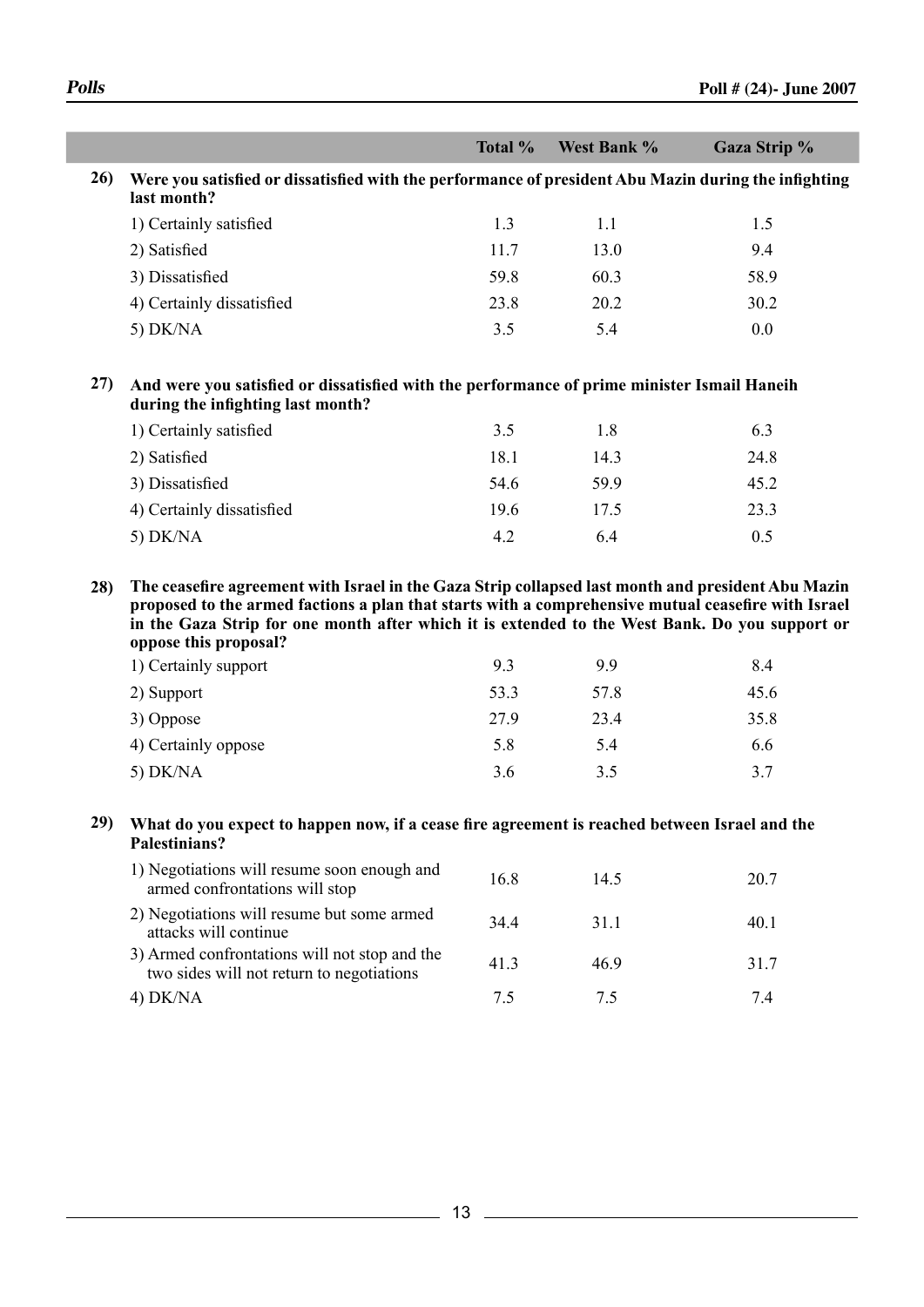|     |                                                                                                                                                                                                                                                                                                                                                                              | Total % | West Bank % |      |
|-----|------------------------------------------------------------------------------------------------------------------------------------------------------------------------------------------------------------------------------------------------------------------------------------------------------------------------------------------------------------------------------|---------|-------------|------|
|     | 30) There is a proposal that after the establishment of an independent Palestinian state and the settlemnet<br>of all issues in dispute, including the refugees and Jerusalem issues, there will be a mutual recognition<br>of Israel as the state of the Jewish people and Palestine as the state of the Palestinians people. Do you<br>agree or disagree to this proposal? |         |             |      |
|     | 1) Definitely agree                                                                                                                                                                                                                                                                                                                                                          | 8.7     | 8.3         | 9.5  |
|     | 2) Agree                                                                                                                                                                                                                                                                                                                                                                     | 51.4    | 53.9        | 46.9 |
|     | 3) Disagree                                                                                                                                                                                                                                                                                                                                                                  | 27.0    | 24.4        | 31.7 |
|     | 4) Definitely disagree                                                                                                                                                                                                                                                                                                                                                       | 11.0    | 10.6        | 11.7 |
|     | 5) $DK/NA$                                                                                                                                                                                                                                                                                                                                                                   | 1.9     | 2.9         | 0.2  |
| 31) | And what is the Palestinian majority opinion on this issue? Do most Palestinians in the West Bank<br>and Gaza support or oppose the recognition of Israel as the state of the Jewish people and Palestine<br>as the state of the Palestinian people at the end of the peace process?                                                                                         |         | 52.4        | 48.6 |
|     | 1) Majority supports                                                                                                                                                                                                                                                                                                                                                         | 51.0    |             |      |
|     | 2) Majority opposes                                                                                                                                                                                                                                                                                                                                                          | 36.8    | 35.9        | 38.3 |
|     | $3)$ DK/NA                                                                                                                                                                                                                                                                                                                                                                   | 12.2    | 11.7        | 13.1 |
|     |                                                                                                                                                                                                                                                                                                                                                                              |         |             |      |
|     | 32) And what is the Israeli majority opinion on this issue? Do most Israelis support or oppose the<br>recognition of Israel as the state of the Jewish people and Palestine as the state of the Palestinian<br>people at the end of the peace process?                                                                                                                       |         |             |      |
|     | 1) Majority supports                                                                                                                                                                                                                                                                                                                                                         | 42.8    | 39.3        | 48.9 |
|     | 2) Majority opposes                                                                                                                                                                                                                                                                                                                                                          | 43.9    | 48.1        | 36.6 |
|     | $3)$ DK/NA                                                                                                                                                                                                                                                                                                                                                                   | 13.3    | 12.7        | 14.5 |
|     | 33) Now 40 years after the Israeli occupation of the West Bank and the Gaza Strip, what in your view<br>are the chances for the establishment of an independent Palestinian state next to the state of Israel<br>in the next five years? Are they high, medium, low, or none existent?                                                                                       |         |             |      |
|     | 1) None existent                                                                                                                                                                                                                                                                                                                                                             | 30.8    | 31.7        | 29.3 |
|     | $2)$ Low                                                                                                                                                                                                                                                                                                                                                                     | 39.4    | 40.0        | 38.4 |
|     | 3) Medium                                                                                                                                                                                                                                                                                                                                                                    | 22.0    | 21.3        | 23.1 |
|     | 4) High                                                                                                                                                                                                                                                                                                                                                                      | 4.3     | 3.4         | 5.9  |

 $\overline{\phantom{a}}$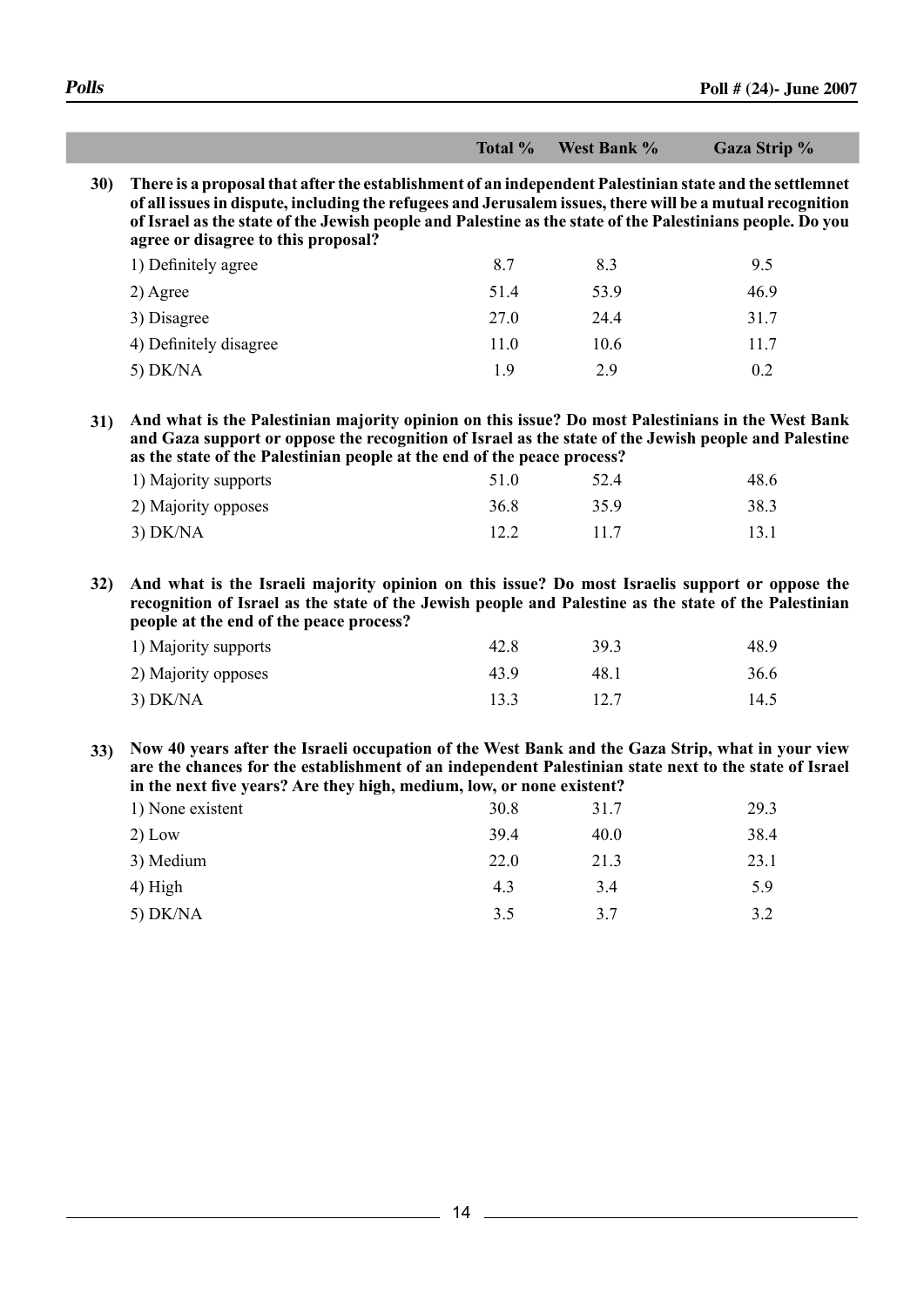**Total % West Bank % Gaza Strip % Total % West Bank % Gaza Strip %**

**34) The American security plan, which was presented to the Palestinians and Israelis last month, demands few measures from each side. We will read to you the most important measures and then ask for your opinion about the plan, do you approve or disapprove it? The plan requests from the Palestinians the enforcement of law and order, fighting terrorism, preventing rocket attacks on Israel, and preventing smuggling through tunnels. It requests from the Israelis the opening of crossings such as Rafah, Kerem Shalom, and Karni on regular and permanent basis, allow passage of people and goods between the Gaza Strip and the West Bank, and remove checkpoints in the West Bank.** 1) Certainly approve 11.0 10.4 12.0

| 1) Certainly approve    | 11.0 | 10.4 | 12.V |
|-------------------------|------|------|------|
| 2) Approve              | 51.5 | 50.2 | 53.8 |
| 3) Disapprove           | 24.9 | 24.9 | 24.7 |
| 4) Certainly disapprove | 10.6 | 11.7 | 8.8  |
| $5)$ DK/NA              | 2.0  | 2.7  | 0.7  |

**35) According to the Saudi plan, Israel will retreat from all territories occupied in 1967 including Gaza the West Bank, Jerusalem and the Golan Heights, and a Palestinian state will be established. The refugees problem will be resoved through negotiation in a just and agreed upon manner and in accordance with UN resolution 194 which allows return of refugees to Israel and compensation. In return, all Arab states will recognize Israel and its right to secure borders, will sign peace treaties with her and establish normal diplomatic relations. Do you agree or disagree to this plan?**

| 1) Certainly agree    | 8.4            | 77   | 9.6  |
|-----------------------|----------------|------|------|
| $2)$ Agree            | 57.9           | 55.8 | 61.6 |
| 3) Disagree           | 24.2           | 25.8 | 21.3 |
| 4) Certainly disagree | 6.3            | 6.7  | 5.8  |
| 5) $DK/NA$            | 3 <sub>1</sub> | 3.9  | 17   |

**36) What in your view is Hamas's position regarding this Saudi initiative? Does it support it or oppose it?**

| 1) Oppose it                     | 41.3 | 41.7 | 40.8 |
|----------------------------------|------|------|------|
| 2) Support it                    | 36.1 | 33.3 | 40.9 |
| 3) Neither support nor oppose it | 8.8  | 92   | 8.0  |
| $4)$ DK/NA                       | 13 8 | 159  | 10.3 |

**37) And what about the position of the government of Ehud Olmert? Does the Israeli government support or oppose this Saudi initiative?**

| 1) Oppose it                     | 55.0 | 55.8 | 53.6 |
|----------------------------------|------|------|------|
| 2) Support it                    | 25.0 | 22.4 | 29.4 |
| 3) Neither support nor oppose it | 6.1  | 6 I  | 6.1  |
| $4)$ DK/NA                       | 139  | 156  | 10.8 |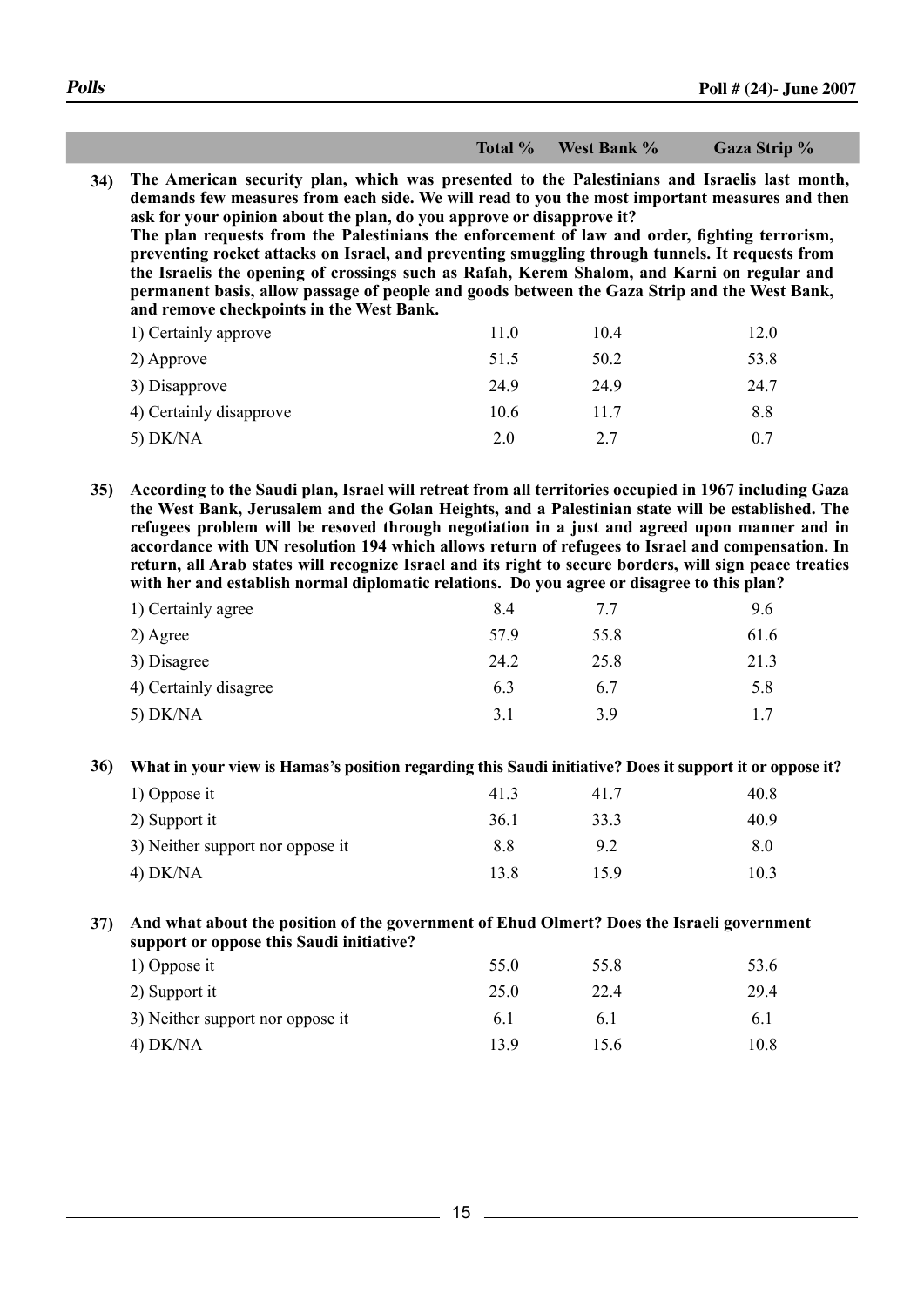|                                                                                                                         | Total %       | West Bank % | Gaza Strip %  |
|-------------------------------------------------------------------------------------------------------------------------|---------------|-------------|---------------|
| 38) In your opinion, is it possible these days to reach a compromise settlement with the current Israeli<br>leadership? |               |             |               |
| 1) Definitely possible                                                                                                  | 2.5           | 2.1         | 3.2           |
| 2) Think it is possible                                                                                                 | 28.0          | 24.2        | 34.6          |
| 3) Think it is impossible                                                                                               | 43.9          | 45.3        | 41.5          |
| 4) Definitely impossible                                                                                                | 21.3          | 23.6        | 17.4          |
| 5) $DK/NA$                                                                                                              | 4.2           | 4.7         | 3.4           |
|                                                                                                                         |               |             |               |
| 39) How soon do you think will a political settlement between Israel and the Palestinians be achieved?                  |               |             |               |
| 1) A political settlement is not possible<br>ever                                                                       | 45.9          | 45.3        | 47.1          |
| $\sim$ $\sim$ $\sim$<br>the contract of the state of the contract of the contract of the contract of the contract of    | $\sim$ $\sim$ | $\sim$      | $\sim$ $\sim$ |

| 2) only in many generations to come | 199  | 184  | 22.5 |
|-------------------------------------|------|------|------|
| 3) only in the next generation      | 9.2  | 94   | 8.7  |
| 4) only in the next decade          | 4.1  | 42   | 4.1  |
| 5) in the next few years            | 12.6 | 13.6 | 10.9 |
| $6)$ DK/NA                          | 82   | 91   | 67   |

### **40) I will read to you now a possible solution of the refugees problem within the auspices of the Saudi plan**

Both sides agree that the solution will be based on UN resolutions 194 and 242. The refugees will be given various choices for permanent residency, and this will count as the actualization of the right of return. These are: return to the Palestinian state and the Israeli areas transferred to the Palestinian state in the territorial exchange mentioned above; no restrictions would be imposed on refugee return to these two areas. Residency in the other three areas (in third countries, and Israel) would be subject to the decision of the states in those areas. The number of refugees returning to Israel will be based on the average number of refugees admitted to third countries like Australia, Canada, Europe, and others. All refugees will be entitled to compensation for their "refugeehood" and loss of properties.

**Given this solution do you agree or disagree to the Saudi plan?**

| 1) Certainly agree    | 4.5  | 4.3  | 4.7  |
|-----------------------|------|------|------|
| $2)$ Agree            | 41.2 | 37.1 | 48.3 |
| 3) Disagree           | 37.0 | 39.2 | 33.2 |
| 4) Certainly disagree | 12.1 | 12.8 | 10.8 |
| $5)$ DK/NA            | 5.3  | 6.6  | 2.9  |

#### **41) If a peace agreement is reached, and a Palestinian state is established and recognized by Israel, would you support or oppose the efforts to reach full reconciliation between Israel and the Palestinian state?**

| 7.8  | 75   | 8.4  |
|------|------|------|
| 62.1 | 61.6 | 63.0 |
| 21.6 | 22.4 | 20.2 |
| 6.5  | 6.0  | 7.3  |
| 19   | 2.4  |      |
|      |      |      |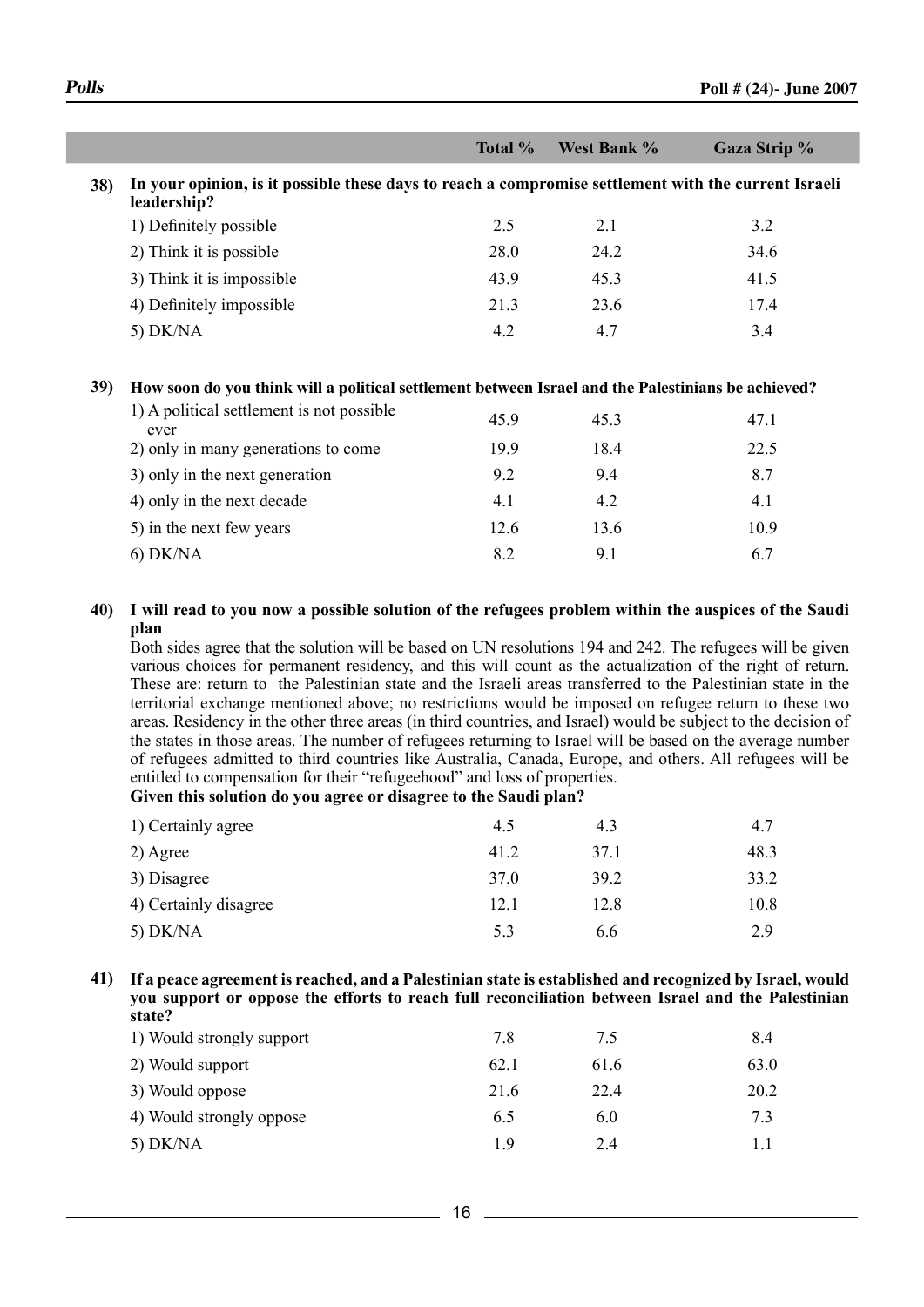|          |                                                                                       | Total % | West Bank % | Gaza Strip % |
|----------|---------------------------------------------------------------------------------------|---------|-------------|--------------|
| 42)      | Do you have or do not have trust in the following armed groups and security services? |         |             |              |
| $42-1)$  | Force 17 or presidential guard                                                        |         |             |              |
|          | 1) Certainly have trust                                                               | 7.1     | 6.0         | 8.9          |
|          | 2) Have trust                                                                         | 29.6    | 27.6        | 33.1         |
|          | 3) Do not have trust                                                                  | 36.7    | 38.8        | 33.1         |
|          | 4) Certainly do not have trust                                                        | 16.7    | 15.1        | 19.4         |
|          | 5) DK/NA                                                                              | 9.8     | 12.4        | 5.5          |
| $42-2)$  | <b>Preventive security</b>                                                            |         |             |              |
|          | 1) Strongly agree                                                                     | 5.5     | 4.3         | 7.6          |
|          | 2) Agree                                                                              | 27.8    | 28.0        | 27.5         |
|          | 3) Disagree                                                                           | 38.6    | 39.7        | 36.8         |
|          | 4) Strongly disagree                                                                  | 19.9    | 17.7        | 23.6         |
|          | 5) DN/NA                                                                              | 8.1     | 10.2        | 4.5          |
| $(42-3)$ | <b>General intelligence</b>                                                           |         |             |              |
|          | 1) Strongly agree                                                                     | 5.7     | 4.3         | 8.0          |
|          | 2) Agree                                                                              | 28.0    | 27.5        | 29.0         |
|          | 3) Disagree                                                                           | 39.0    | 41.4        | 35.0         |
|          | 4) Strongly disagree                                                                  | 17.5    | 16.0        | 20.2         |
|          | 5) DN/NA                                                                              | 9.7     | 10.9        | 7.7          |
| $42-4)$  | <b>Police</b>                                                                         |         |             |              |
|          | 1) Strongly agree                                                                     | 10.8    | 9.5         | 13.2         |
|          | 2) Agree                                                                              | 46.8    | 40.7        | 57.5         |
|          | 3) Disagree                                                                           | 25.5    | 31.3        | 15.4         |
|          | 4) Strongly disagree                                                                  | 11.3    | 11.8        | 10.4         |
|          | 5) DN/NA                                                                              | 5.6     | 6.8         | 3.6          |
| $42-5$   | <b>Izzeddin al Qassam Brigades</b>                                                    |         |             |              |
|          | 1) Strongly agree                                                                     | 12.9    | 9.4         | 19.0         |
|          | 2) Agree                                                                              | 32.4    | 30.8        | 35.3         |
|          | 3) Disagree                                                                           | 30.7    | 34.2        | 24.7         |
|          | 4) Strongly disagree                                                                  | 15.8    | 15.3        | 16.8         |
|          | 5) DN/NA                                                                              | 8.1     | 10.4        | 4.2          |
| $42-6$   | Al Aqsa Myrters Brigades                                                              |         |             |              |
|          | 1) Strongly agree                                                                     | 9.8     | 8.3         | 12.4         |
|          | 2) Agree                                                                              | 39.8    | 35.6        | 47.0         |
|          | 3) Disagree                                                                           | 28.8    | 33.0        | 21.7         |
|          | 4) Strongly disagree                                                                  | 12.5    | 12.1        | 13.2         |
|          | 5) DN/NA                                                                              | 9.1     | 11.0        | 5.7          |